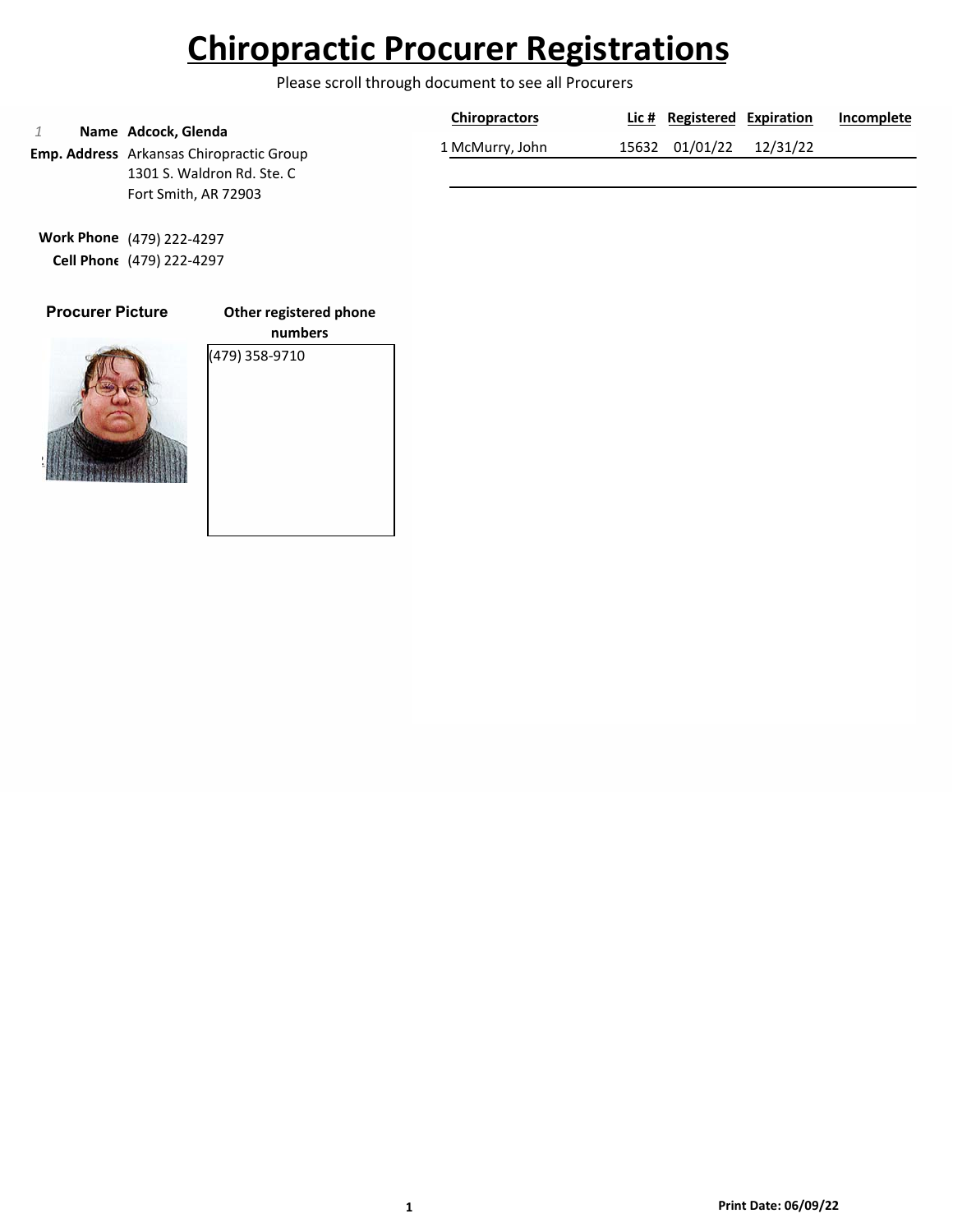Please scroll through document to see all Procurers

| Name Bernal, Aline                              | <b>Chiropractors</b>    |      | Lic # Registered Expiration |          | Incomplete |
|-------------------------------------------------|-------------------------|------|-----------------------------|----------|------------|
| <b>Emp. Address</b> Arkansas Chiropractic Group | 1 Cathey, Christopher L | 1433 | 12/07/17                    | 12/31/20 |            |
| 6801 W. 12th St. Ste. E                         | 2 Cathey, Christopher L | 1433 | 01/27/21                    | 12/31/21 |            |
| Little Rock, AR 72204                           | 3 Cathey, Christopher L | 1433 | 04/27/22                    | 12/31/22 |            |

**Work Phone** (501) 492-3436 **Cell Phone** (501) 812-9160

| <b>Procurer Picture</b> | Other r                                          |
|-------------------------|--------------------------------------------------|
|                         | (501) 310<br>(323) 873<br>(501) 492<br>(501) 716 |
|                         |                                                  |

| Other registered phone |
|------------------------|
| numbers                |
| (501) 310-6290         |
| (323) 873-4781         |
| (501) 492-3408         |
| (501) 716-9999         |
|                        |
|                        |
|                        |
|                        |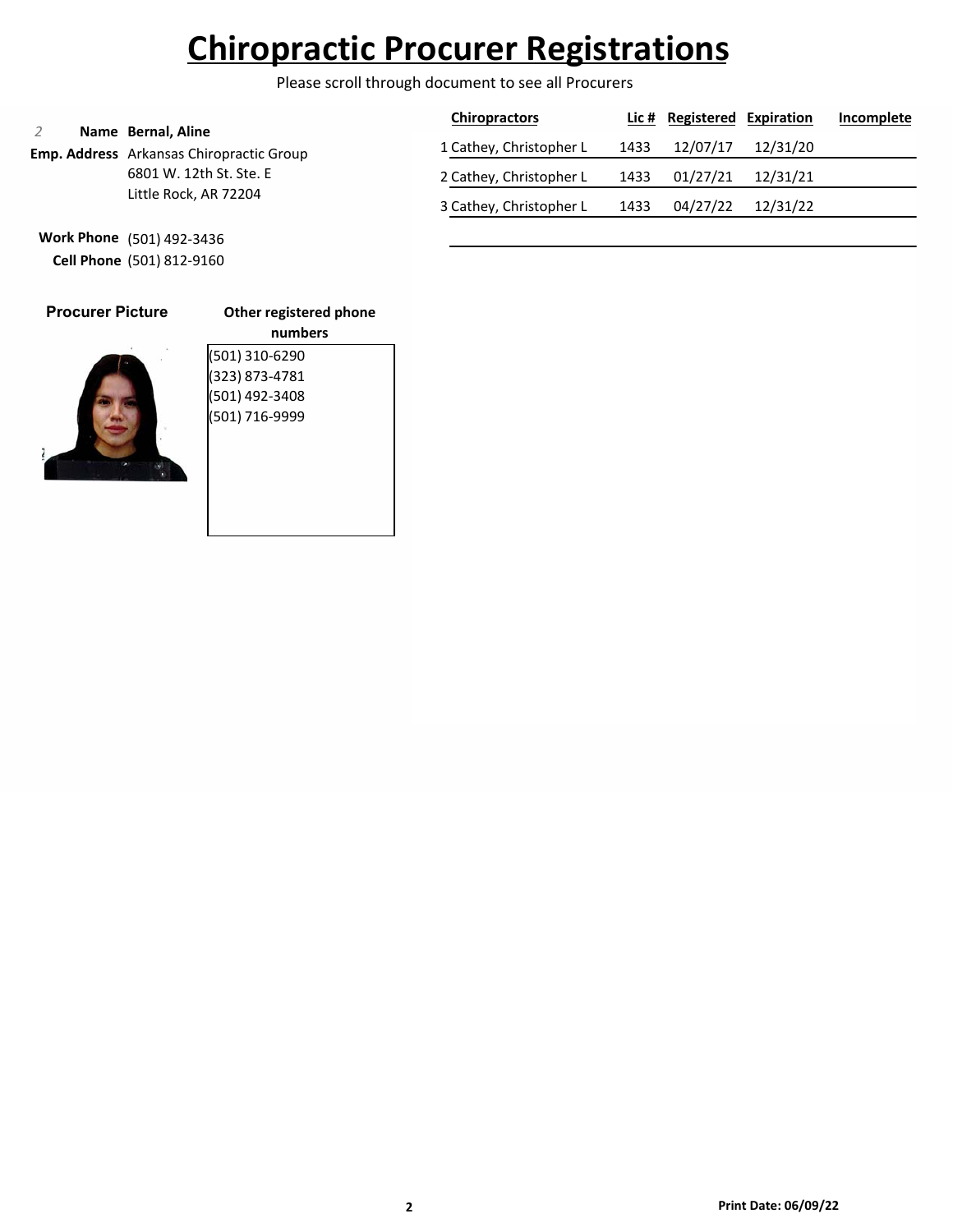Please scroll through document to see all Procurers

### **Name Blake, Derrick**

**Emp. Address** Select Marketing Group LLC 206 S. Cross St. Little Rock, AR 72201

**Work Phone** (501) 909-2500 **Cell Phone** (501) 909-2500

### **Procurer Picture**



|                | OUIGI I GRISLEI EU P |
|----------------|----------------------|
|                | numbers              |
| (501) 374-3574 |                      |
|                |                      |
|                |                      |
|                |                      |

| <b>Chiropractors</b>          | Lic # | <b>Registered</b> | <b>Expiration</b> | Incomplete |
|-------------------------------|-------|-------------------|-------------------|------------|
| 1 Acevedo, Humberto           | 16332 | 05/02/22          | 12/31/22          |            |
| 2 Adams, Kody Lane            | 16042 | 01/30/14          | 04/18/14          |            |
| 3 Barger, Tony J              | 1699  | 12/27/19          | 12/31/20          |            |
| 4 Burke, Chrissy Elaine       | 1619  | 08/14/13          | 12/27/13          |            |
| 5 Cardona-Otero, Alice        | 16286 | 09/16/21          | 12/31/21          |            |
| 6 Carolan, Terrance P         | 15638 | 08/14/13          | 12/21/18          |            |
| 7 Chambers, Brad W            | 1567  | 08/14/13          | 12/31/20          |            |
| 8 Chambers, Brad W            | 1567  | 01/01/21          | 06/15/21          |            |
| 9 Dixon, Thomas K             | 1670  | 01/01/21          | 12/31/21          |            |
| 10 Fowler, Gina Caroline      | 16206 | 01/01/21          | 12/31/21          |            |
| 11 Hayde, Thomas M            | 1157  | 06/01/14          | 10/16/16          |            |
| 12 Johnson, James D           | 1486  | 03/27/14          | 12/31/20          |            |
| 13 Looper, Rick E             | 1538  | 08/16/13          | 03/20/15          |            |
| 14 McAfee, Jason Lee          | 16220 | 12/27/19          | 03/20/20          |            |
| 15 Morris, Daniel Scott       | 15998 | 08/04/14          | 10/31/14          |            |
| 16 Oliver, Miranda Louanna    | 16021 | 08/14/13          | 12/01/19          |            |
| 17 Rejistre, Sr., Alexander A | 1694  | 01/21/20          | 12/31/20          |            |
| 18 Sauser, Jacob C            | 1678  | 08/14/13          | 03/01/16          |            |
| 19 South, Steve C             | 1266  | 09/16/21          | 12/31/21          |            |
| 20 Talley, Todd Warren        | 16075 | 01/01/21          | 12/31/21          |            |
|                               |       |                   |                   |            |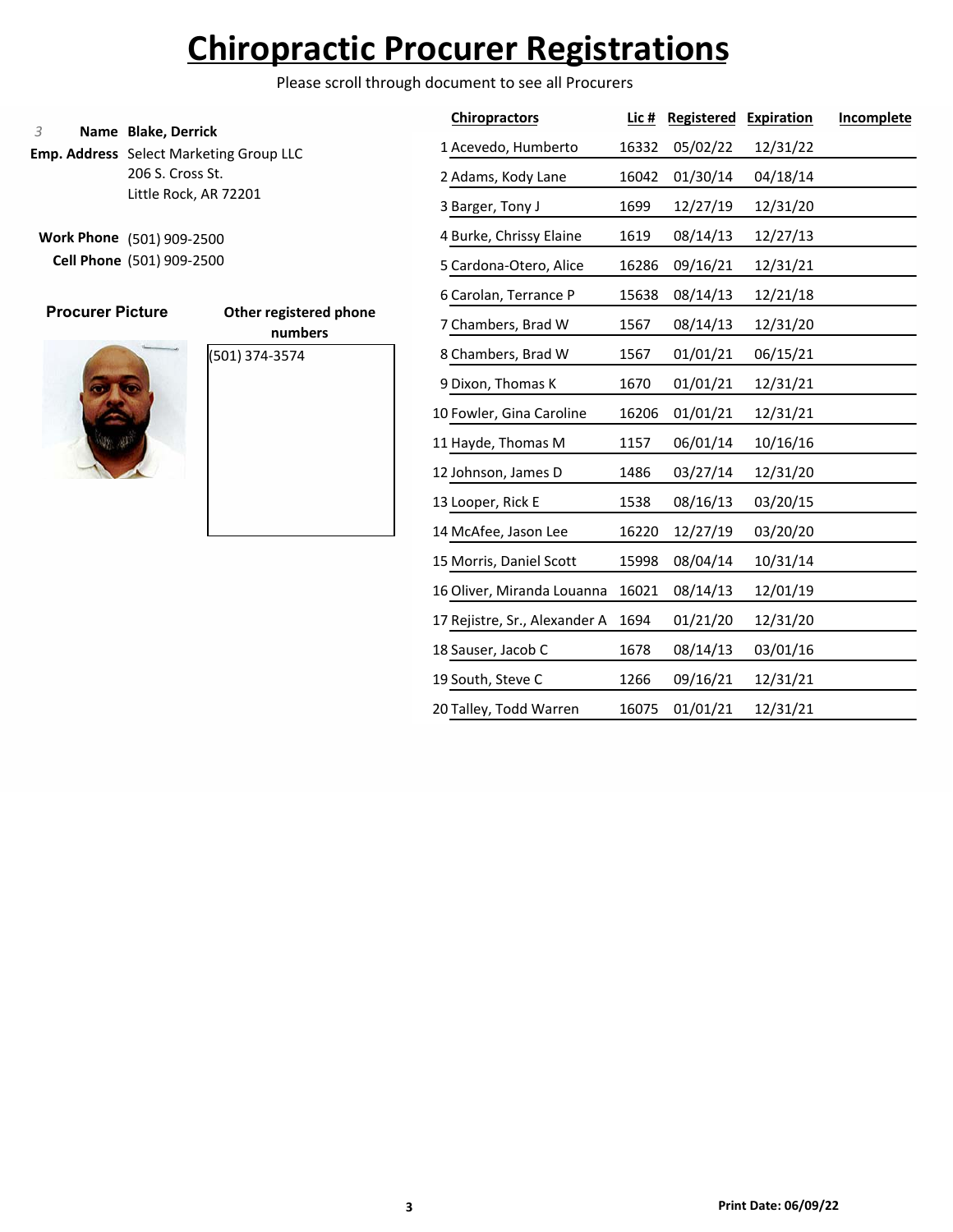Please scroll through document to see all Procurers

|                      |                                                              | <b>Chiropractors</b>    |          | Lic # Registered Expiration |          | Incomplete |
|----------------------|--------------------------------------------------------------|-------------------------|----------|-----------------------------|----------|------------|
|                      | Name Blue, Melissa<br><b>Emp. Address</b> Injury Connections | 1 Burke, Chrissy Elaine | 1619     | 02/17/22                    | 12/31/22 |            |
|                      | 1900 W. Huntsville Ave.                                      | 2 Chambers, Brad W      | 1567     | 02/17/22                    | 12/31/22 |            |
| Springdale, AR 72762 | 3 Looper, Rick E                                             | 1538                    | 02/17/22 | 12/31/22                    |          |            |

**Work Phone** (479) 321-4984 **Cell Phone** (479) 957-7886

### **Procurer Picture**

### **Other registered phone**



**numbers** "Missi"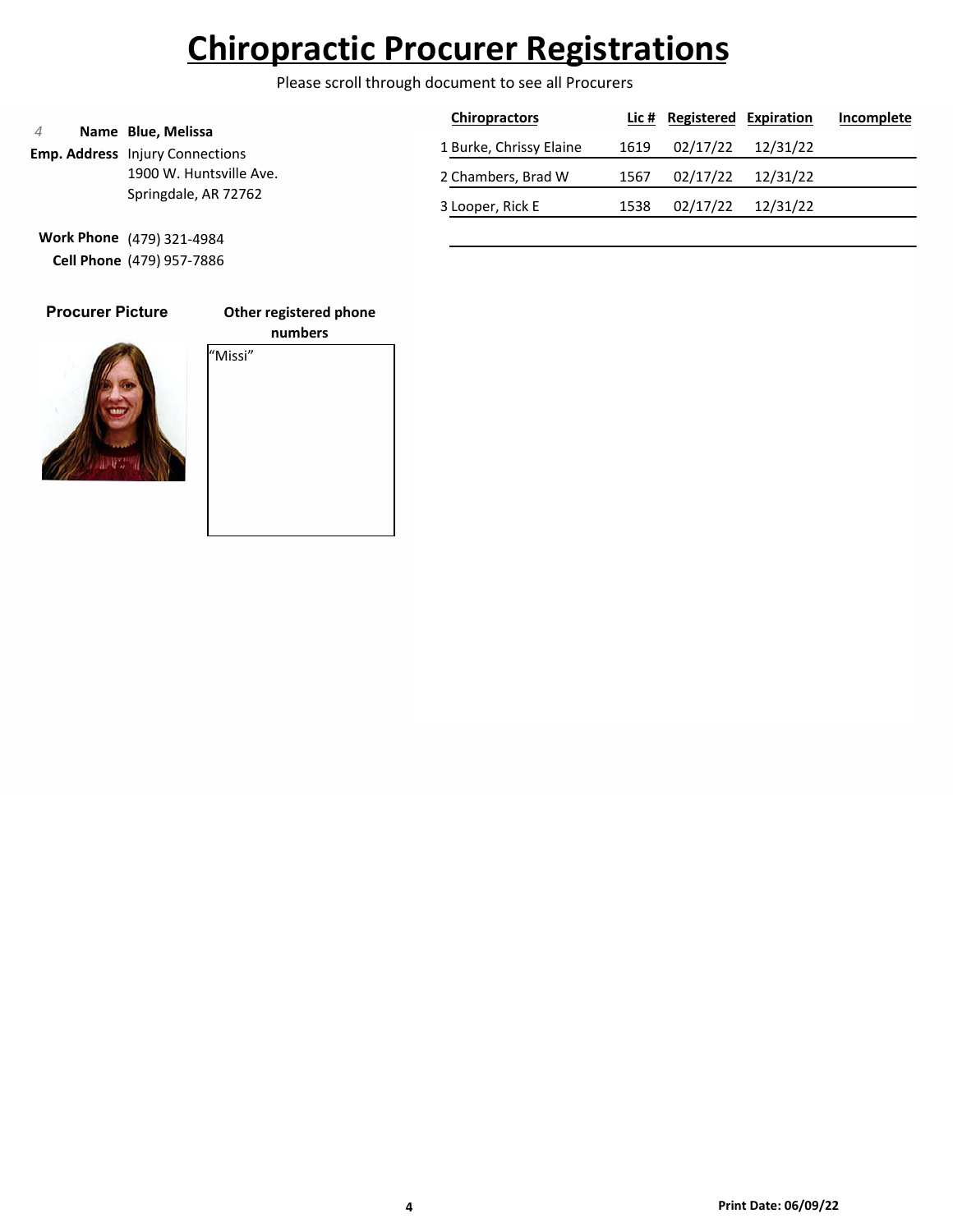Please scroll through document to see all Procurers

|                                       |                                                                 | <b>Chiropractors</b>   |       | Lic # Registered | Expiration | Incomplete |
|---------------------------------------|-----------------------------------------------------------------|------------------------|-------|------------------|------------|------------|
|                                       | Name Brannan, Marlana<br><b>Emp. Address</b> Searcy Injury Care | 1 Cardona-Otero, Alice | 16286 | 09/16/21         | 12/31/21   |            |
| 3205 E. Race Ave.<br>Searcy, AR 72143 |                                                                 | 2 Holt Moore, Candice  | 1714  | 12/31/19         | 12/31/20   |            |
|                                       |                                                                 | 3 Holt Moore, Candice  | 1714  | 01/01/21         | 12/31/21   |            |
|                                       | Work Phone (501) 454-7157                                       | 4 Smith, Cecil Paul    | 16327 | 03/14/22         | 12/31/22   |            |
|                                       | <b>Cell Phone</b> (501) 454-7157                                |                        |       |                  |            |            |

### **Other registered phone**



**numbers** (501) 209-7204 (501) 747-2080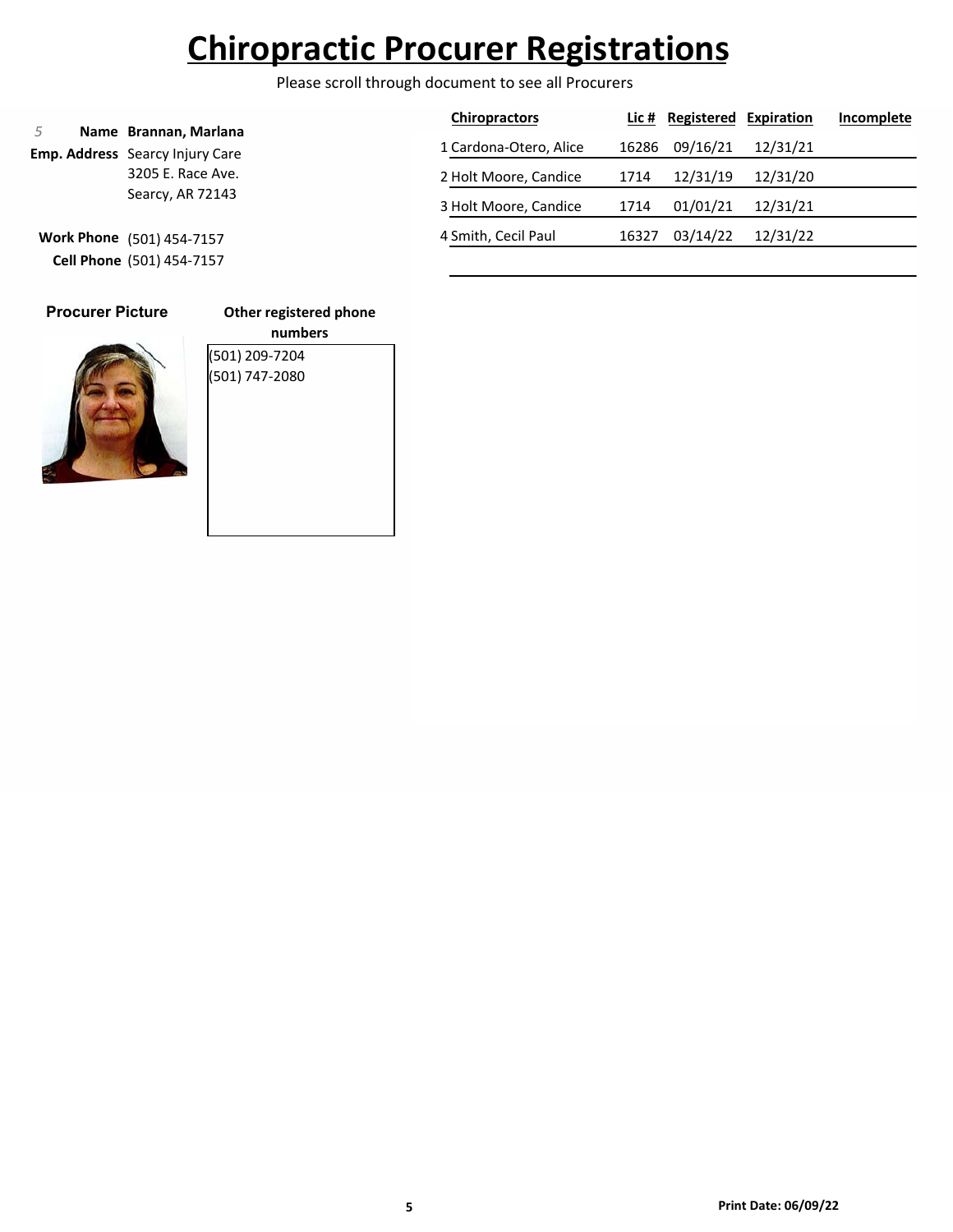Please scroll through document to see all Procurers

|                                                                        | <b>Chiropractors</b>  | Lic # Registered Expiration |          | Incomplete |
|------------------------------------------------------------------------|-----------------------|-----------------------------|----------|------------|
| Name Castro-Lastra, Dulce<br><b>Emp. Address</b> Markham Injury Center | 1 Lenox, Heath Delane | 15940 01/01/22              | 12/31/22 |            |
| 10500 W. Markham #118                                                  |                       |                             |          |            |
| Little Rock, AR 72205                                                  |                       |                             |          |            |

**Work Phone** (501) 413-4432 **Cell Phone** (501) 413-4432

### **Procurer Picture**

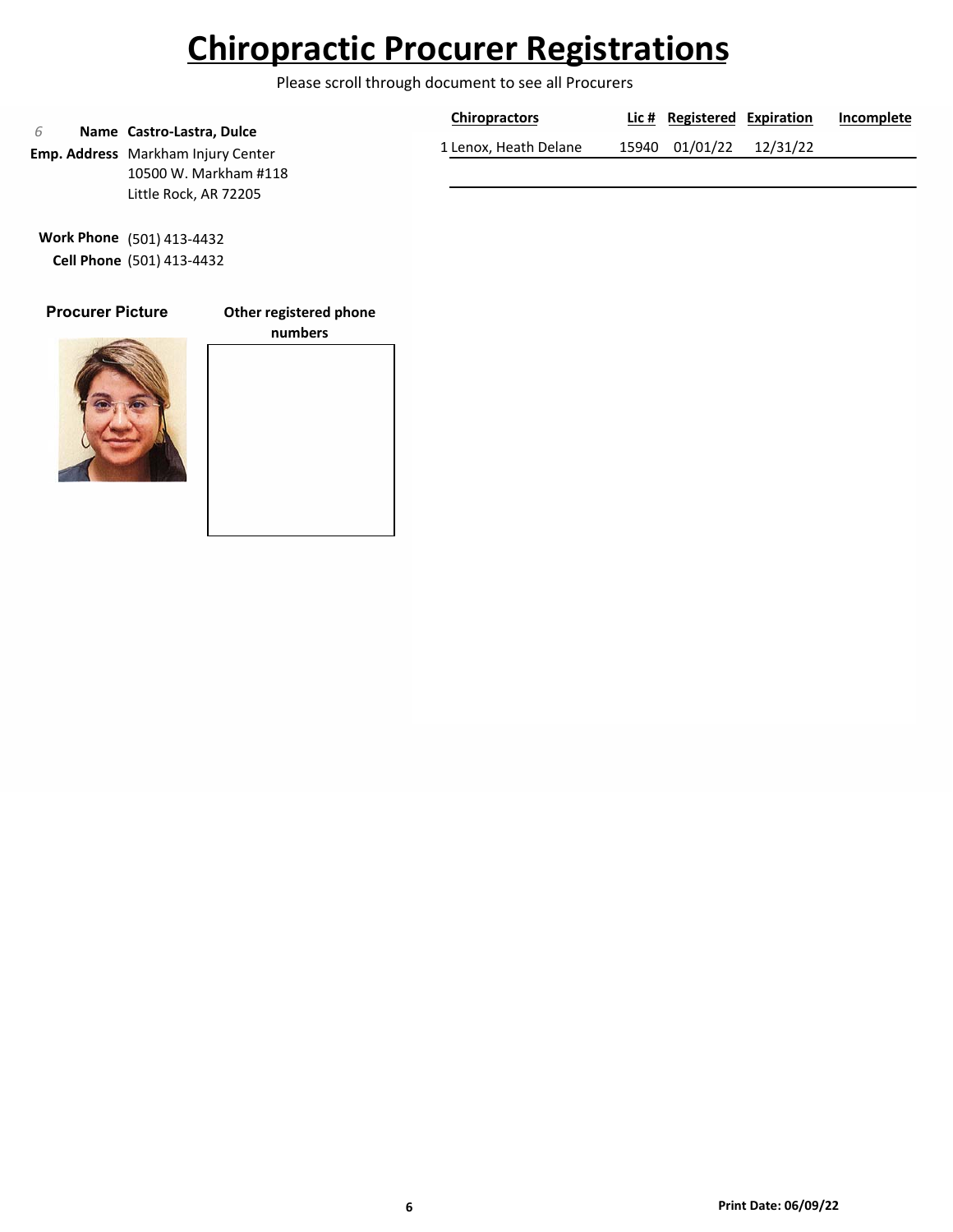Please scroll through document to see all Procurers

|                                                        |                                                                 | <b>Chiropractors</b>  |          | Lic # Registered | Expiration | Incomplete |
|--------------------------------------------------------|-----------------------------------------------------------------|-----------------------|----------|------------------|------------|------------|
|                                                        | Name Clark, Leslie<br><b>Emp. Address</b> Clark Accident Injury | 1 Easton, Koltur Clay | 16164    | 06/11/18         | 12/31/20   |            |
| 221 B Lookout Pt.<br>Hot Springs, AR 71913             | 2 Easton, Koltur Clay                                           | 16164                 | 01/01/21 | 12/31/21         |            |            |
|                                                        | 3 Easton, Koltur Clay                                           | 16164                 | 04/04/22 | 12/31/22         |            |            |
| Work Phone (501) 625-1410<br>Cell Phone (870) 489-2349 |                                                                 | 4 South, Steve C      | 1266     | 09/16/21         | 12/31/21   |            |
|                                                        | 5 South, Steve C                                                | 1266                  | 04/04/22 | 12/31/22         |            |            |

### **Procurer Picture**

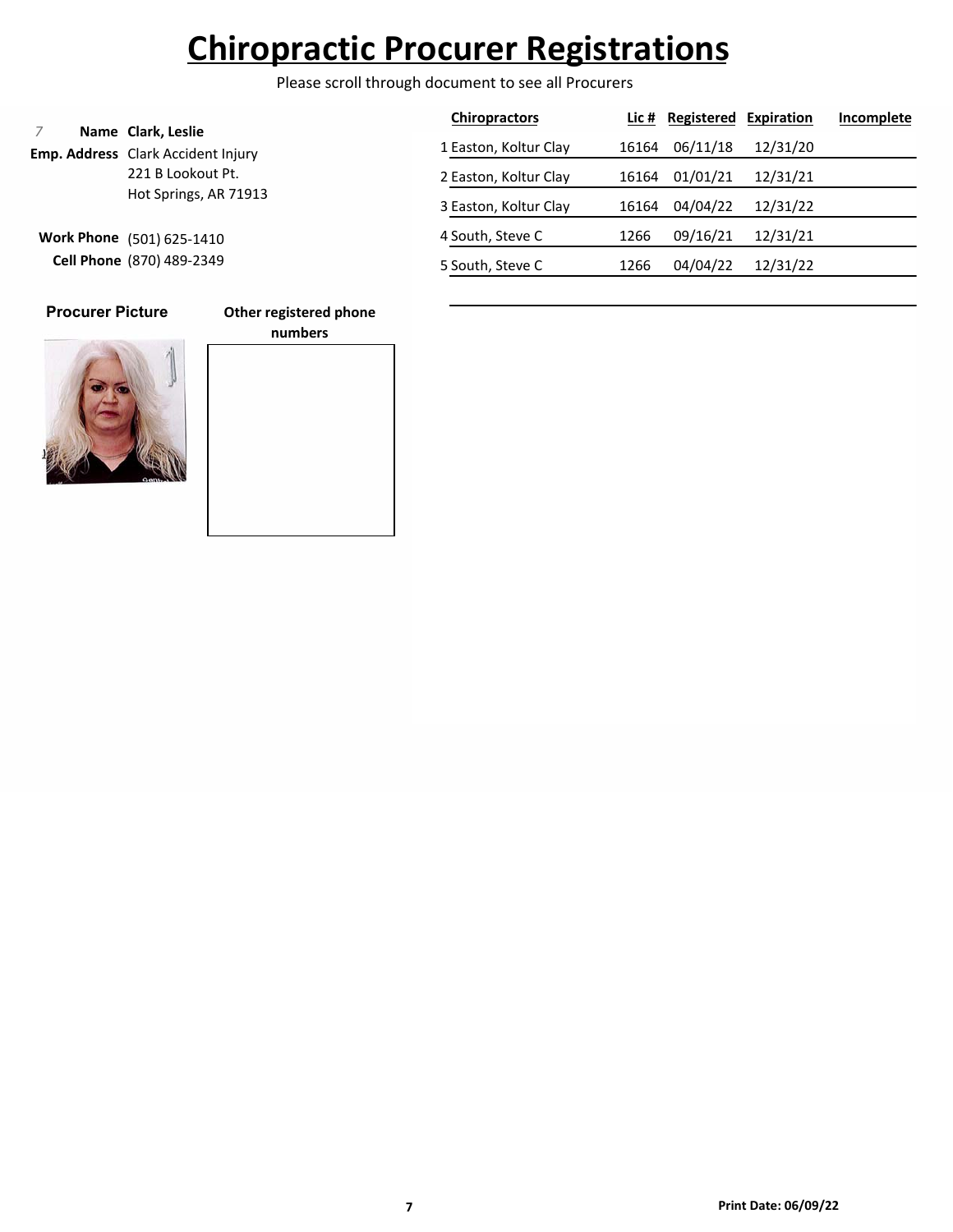Please scroll through document to see all Procurers

|                                                    | Name Collier, Kabrina                     | <b>Chiropractors</b> | Lic # Registered Expiration |  | Incomplete |
|----------------------------------------------------|-------------------------------------------|----------------------|-----------------------------|--|------------|
|                                                    | <b>Emp. Address</b> AR Chiropractic Group | 1 McMurry, John      | 15632 01/22/21 12/31/21     |  |            |
| 1301 S. Waldron Rd. Ste. C<br>Fort Smith, AR 72903 | 2 McMurry, John                           | 15632 01/01/22       | 12/31/22                    |  |            |

**Work Phone** (479) 358-9710 **Cell Phone** (479) 573-9832



### **Other registered phone**

**numbers**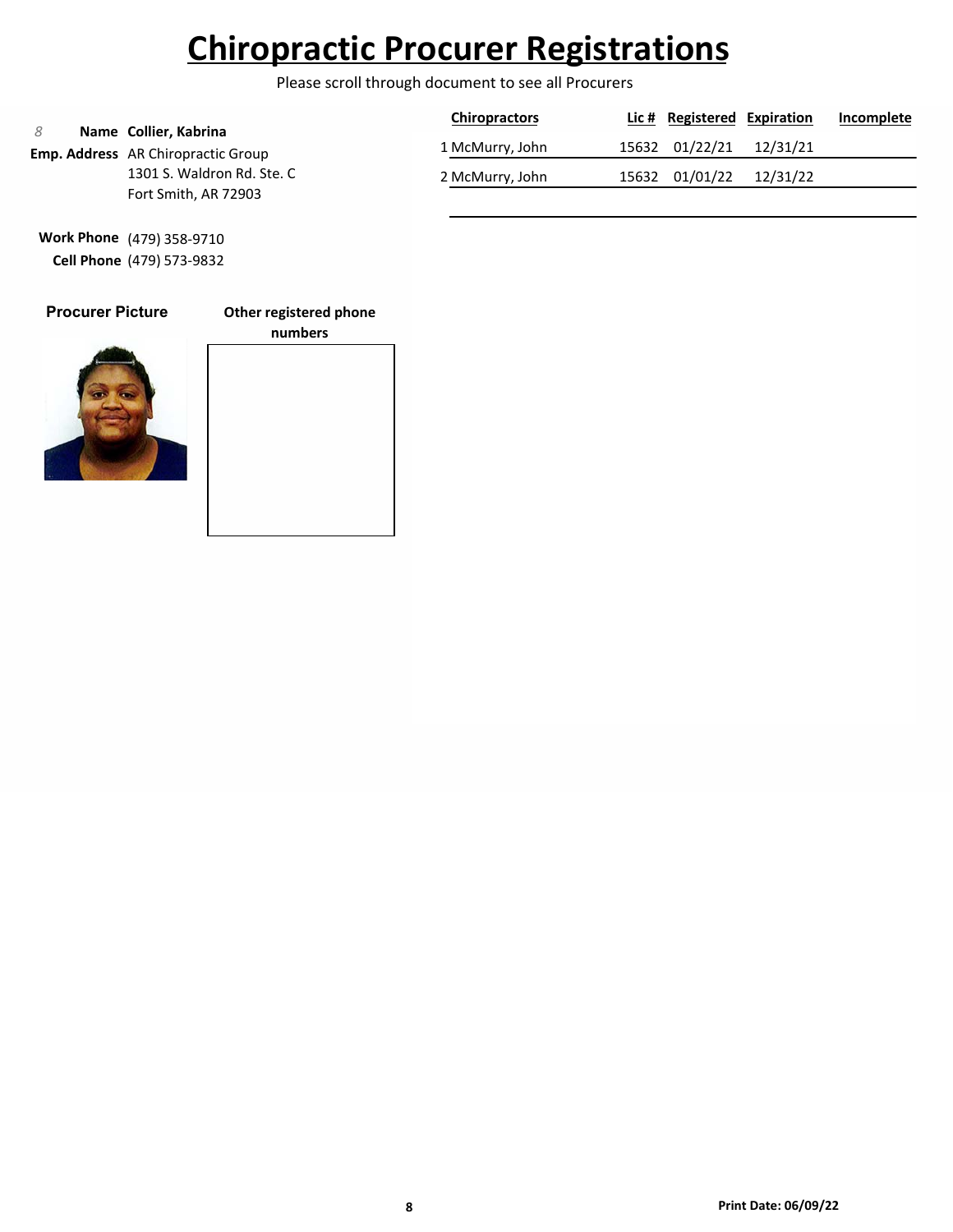Please scroll through document to see all Procurers

|                                                                                                                        |                  | <b>Chiropractors</b> |          | Lic # Registered Expiration |          | Incomplete |
|------------------------------------------------------------------------------------------------------------------------|------------------|----------------------|----------|-----------------------------|----------|------------|
| Name Cortez, Anilu<br>Emp. Address Accident & Injury Treatment Center<br>200 S. Bloomington Ste. I<br>Lowell, AR 72745 | 1 Looper, Rick E | 1538                 | 12/09/16 | 12/31/20                    |          |            |
|                                                                                                                        | 2 Looper, Rick E | 1538                 | 01/01/21 | 12/31/21                    |          |            |
|                                                                                                                        |                  | 3 Looper, Rick E     | 1538     | 01/01/22                    | 12/31/22 |            |
|                                                                                                                        |                  |                      |          |                             |          |            |

**Work Phone** (479) 685-7882 **Cell Phone** (479) 685-7882

### **Procurer Picture**

**Other registered phone**



**numbers** (479) 770-8984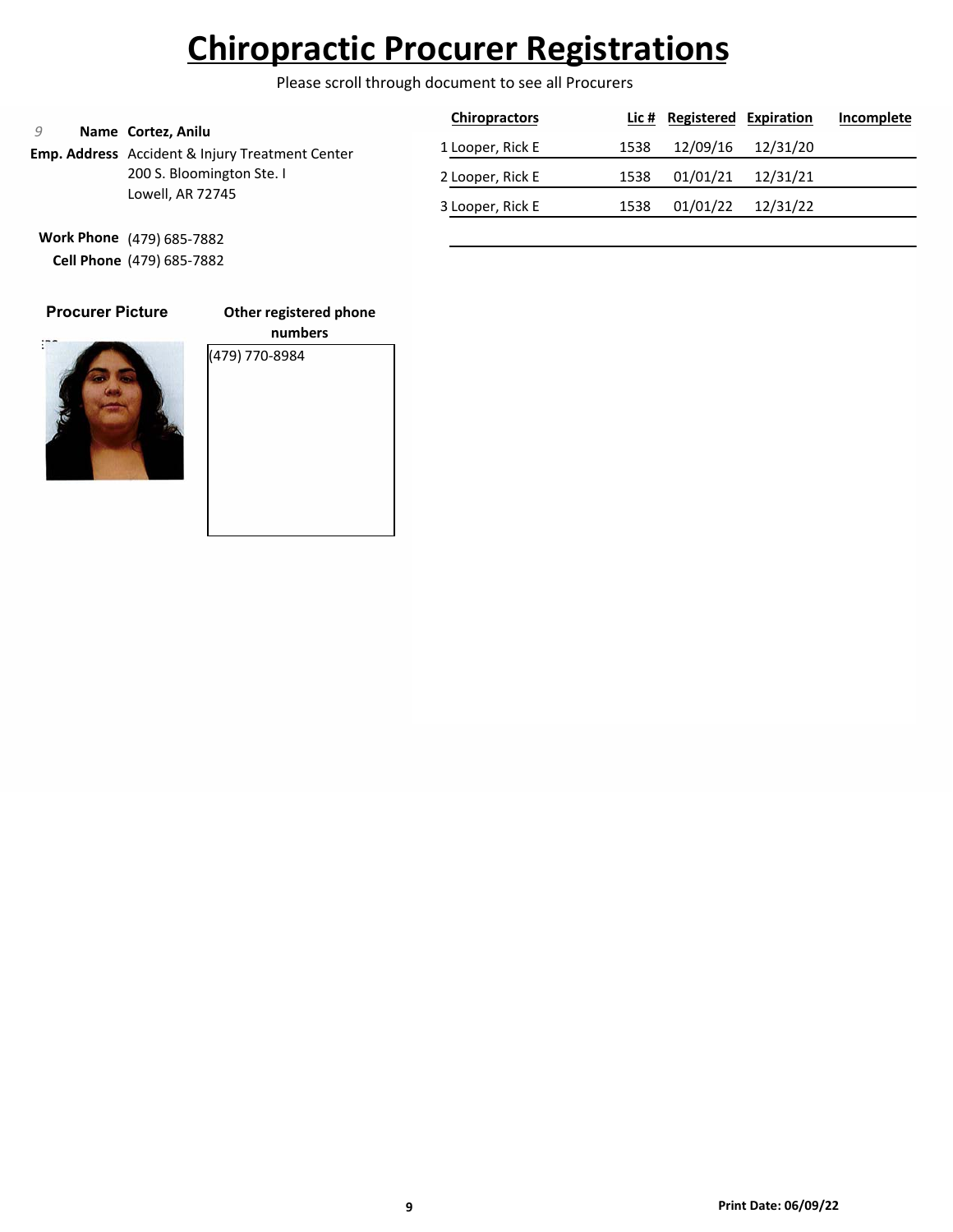Please scroll through document to see all Procurers

|                                                   |                                                                     | <b>Chiropractors</b>    |          | <b>Lic # Registered Expiration</b> |          | Incomplete |
|---------------------------------------------------|---------------------------------------------------------------------|-------------------------|----------|------------------------------------|----------|------------|
| 10                                                | Name Detherow, Bonnie<br>Emp. Address Central Arkansas Chiropractic | 1 Cathey, Christopher L | 1433     | 10/30/19                           | 12/31/20 |            |
| 6801 W. 12th St., Ste. E<br>Little Rock, AR 72204 | 2 Cathey, Christopher L                                             | 1433                    | 01/27/21 | 12/31/21                           |          |            |
|                                                   |                                                                     | 3 Cathey, Christopher L | 1433     | 01/01/22                           | 12/31/22 |            |

**Work Phone** (501) 529-5576 **Cell Phone** (501) 529-5576

| <b>Procurer Picture</b> |  |
|-------------------------|--|
|                         |  |
|                         |  |

**Other registered phone**

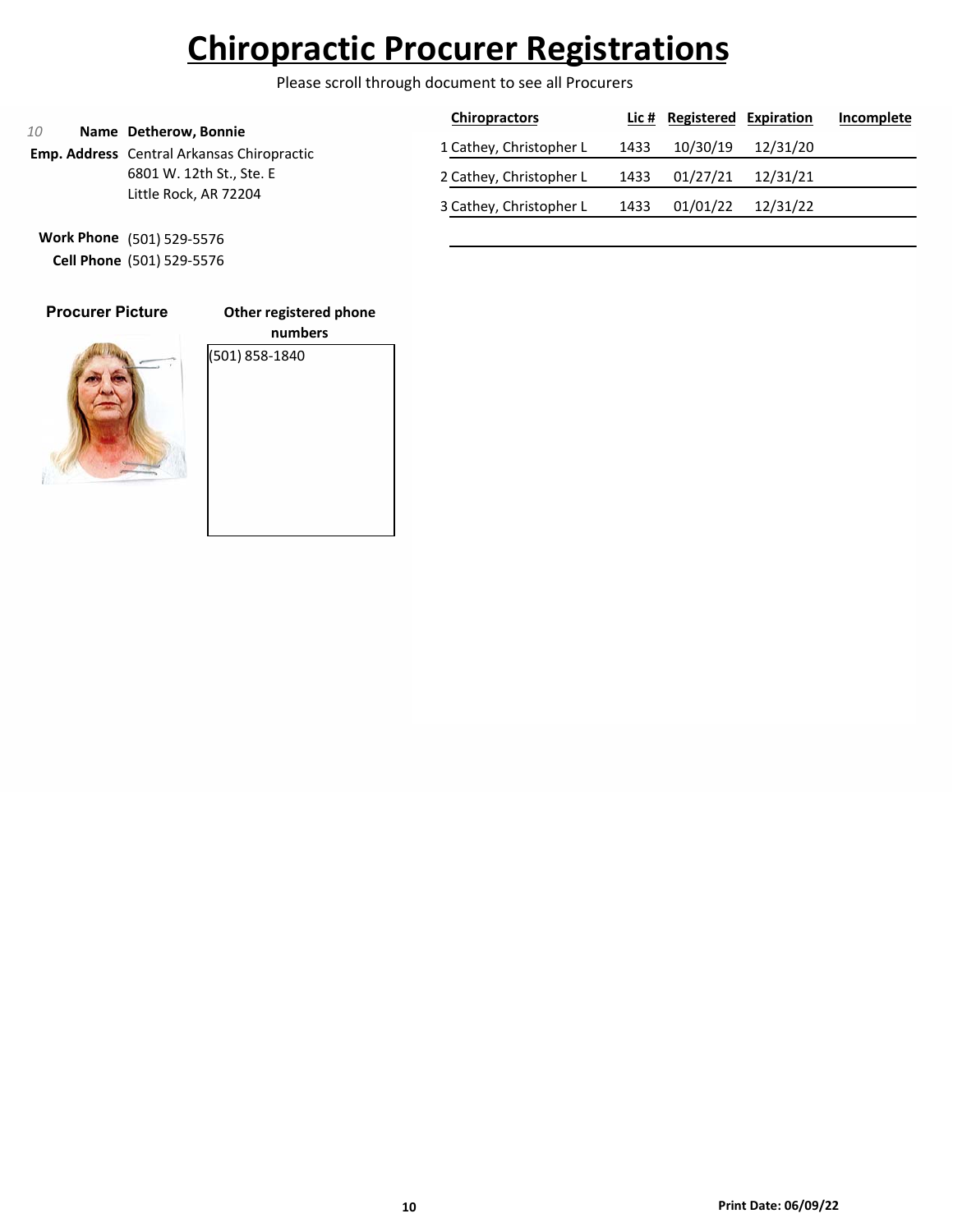Please scroll through document to see all Procurers

|                                                                  | <b>Chiropractors</b>  | Lic # Registered Expiration |          | Incomplete |
|------------------------------------------------------------------|-----------------------|-----------------------------|----------|------------|
| Name Fuentes, Jaira<br><b>Emp. Address</b> Markham Injury Center | 1 Lenox, Heath Delane | 15940 09/09/16              | 12/31/20 |            |
| 10500 W. Markham #118                                            | 2 Lenox, Heath Delane | 15940 01/01/22              | 12/31/22 |            |
| Little Rock, AR 72205                                            |                       |                             |          |            |

**Work Phone** (501) 366-1596 **Cell Phone** (501) 366-1596

### **Procurer Picture**

**Other registered phone**



**numbers** (501) 223-9575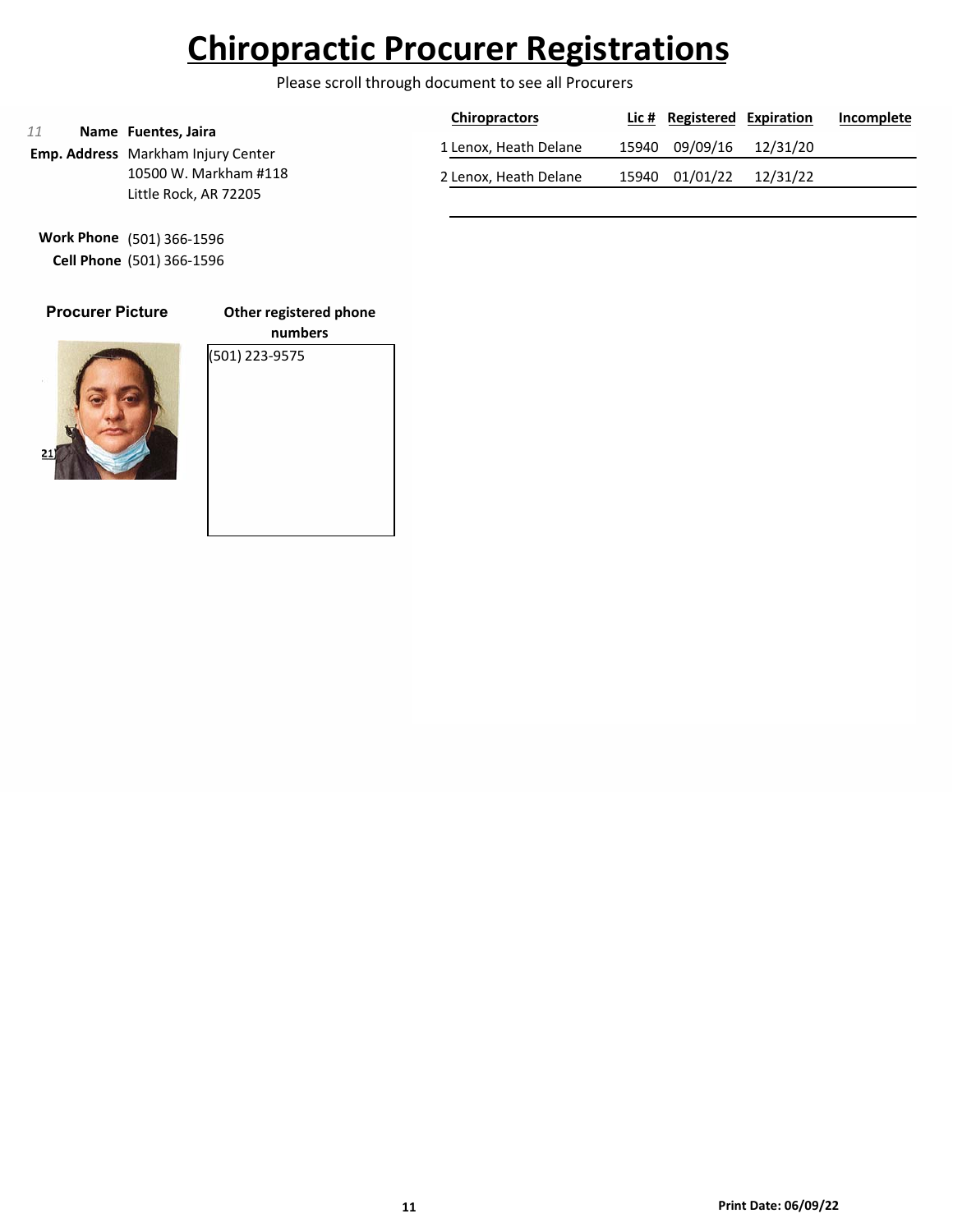Please scroll through document to see all Procurers

| 12<br>Name Garcia, Sharon<br>Emp. Address Multiple Locations (See licensee listing for<br>address) |                    | <b>Chiropractors</b> |          | Lic # Registered Expiration |          | Incomplete |
|----------------------------------------------------------------------------------------------------|--------------------|----------------------|----------|-----------------------------|----------|------------|
|                                                                                                    |                    | 1 Chambers, Brad W   | 1567     | 03/30/21                    | 12/31/21 |            |
|                                                                                                    | 2 Chambers, Brad W | 1567                 | 01/01/22 | 12/31/22                    |          |            |
|                                                                                                    |                    | 3 Looper, Rick E     | 1538     | 08/16/13                    | 12/31/20 |            |
| <b>Work Phone</b><br>(479) 225-9723<br>Cell Phone (303) 378-7577                                   |                    | 4 Looper, Rick E     | 1538     | 01/01/21                    | 12/31/21 |            |
|                                                                                                    |                    | 5 Looper, Rick E     | 1538     | 01/01/22                    | 12/31/22 |            |
|                                                                                                    |                    |                      |          |                             |          |            |

| ß | والمستور |  |
|---|----------|--|

**Procurer Picture**

| (479) 202-6066 |  |
|----------------|--|
| (501) 353-2143 |  |
| (501) 227-2221 |  |
|                |  |
|                |  |
|                |  |
|                |  |
|                |  |
|                |  |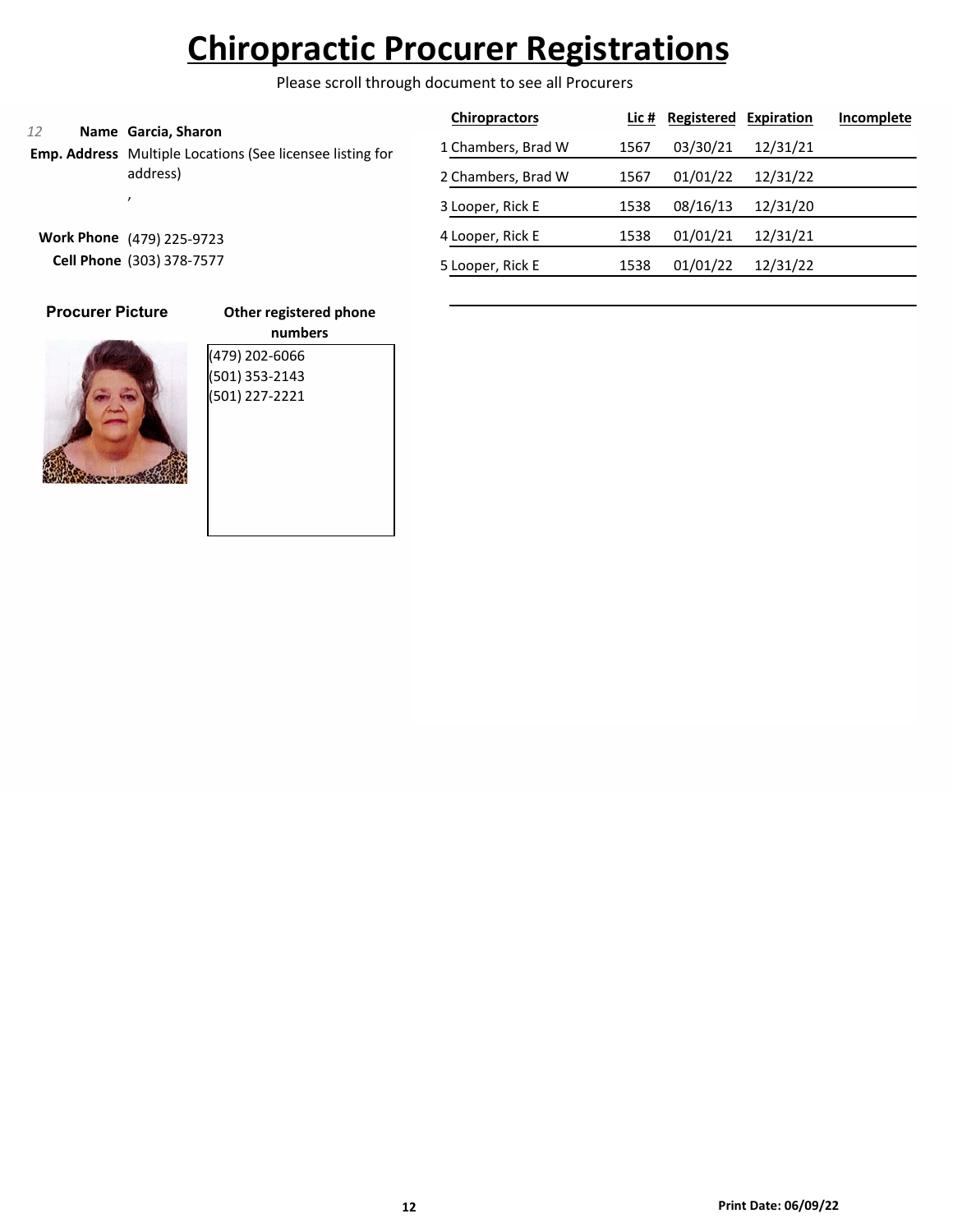Please scroll through document to see all Procurers

|                                                                              |                           | <b>Chiropractors</b> |      | Lic # Registered | Expiration | Incomplete |
|------------------------------------------------------------------------------|---------------------------|----------------------|------|------------------|------------|------------|
| 13<br>Name Garner, Jennifer<br><b>Emp. Address</b> Betts Family Chiropractic |                           | 1 Betts, Jr., Paul D | 1521 | 12/06/17         | 12/31/20   |            |
|                                                                              | 2100 E. Matthews          | 2 Sauser, Jacob C    | 1678 | 12/08/17         | 12/31/20   |            |
| Jonesboro, AR 72401                                                          |                           | 3 Sauser, Jacob C    | 1678 | 03/04/21         | 12/31/21   |            |
|                                                                              | Work Phone (870) 931-3722 | 4 Sauser, Jacob C    | 1678 | 01/05/22         | 12/31/22   |            |
|                                                                              | Cell Phone (870) 335-8871 |                      |      |                  |            |            |

**Procurer Picture**

**Other registered phone**



# **numbers**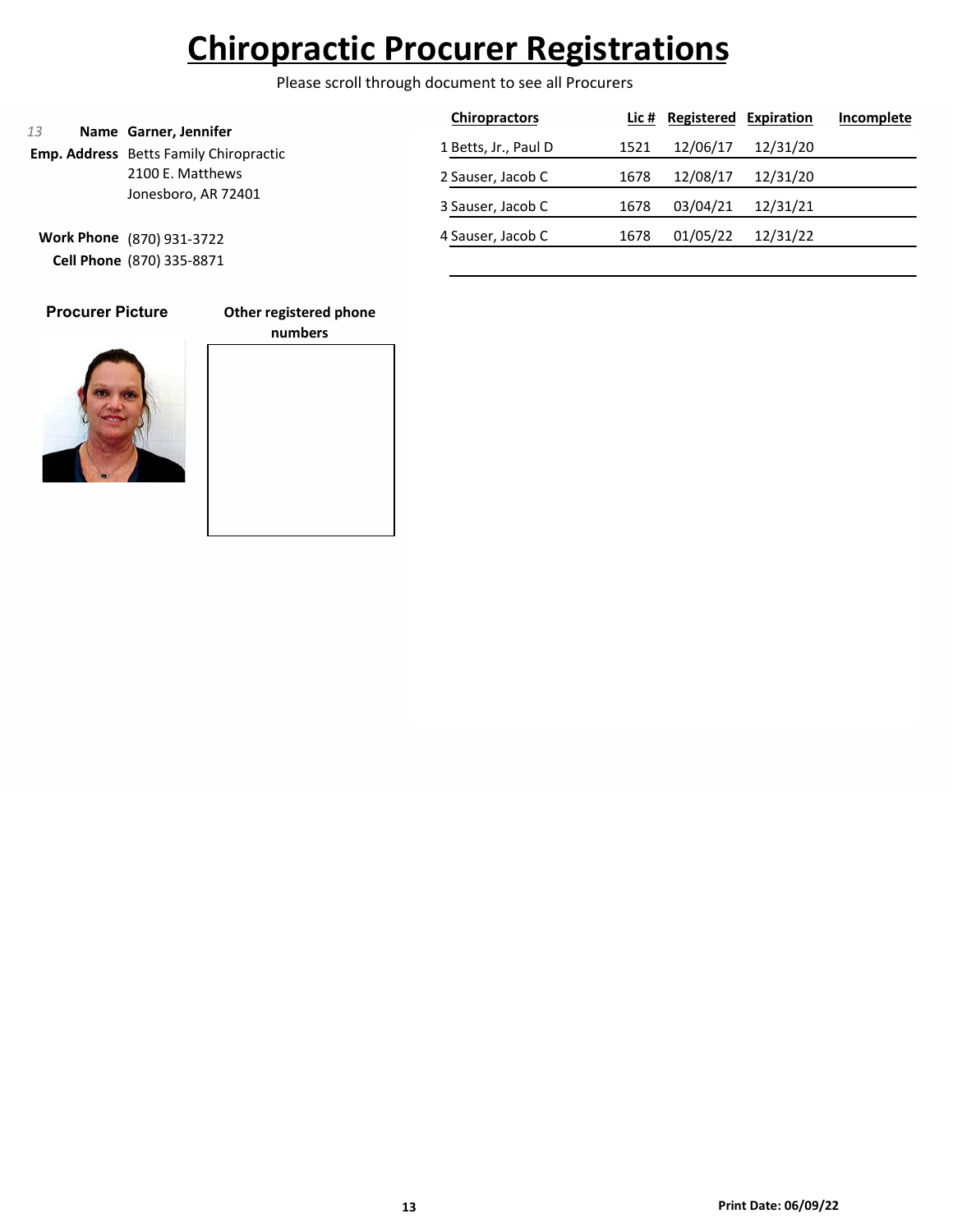Please scroll through document to see all Procurers

|                                                                                                           | <b>Chiropractors</b>    |      | Lic # Registered Expiration |          | Incomplete |
|-----------------------------------------------------------------------------------------------------------|-------------------------|------|-----------------------------|----------|------------|
| Name Gillespie, Andre<br>14<br><b>Emp. Address</b> Arkansas Chiropractic Group<br>6801 W. 12th St. Ste. E | 1 Cathey, Christopher L | 1433 | 09/20/18                    | 12/31/20 |            |
|                                                                                                           | 2 Cathey, Christopher L | 1433 | 01/27/21                    | 12/31/21 |            |
| Little Rock, AR 72204                                                                                     | 3 Cathey, Christopher L | 1433 | 01/01/22                    | 12/31/22 |            |

**Work Phone** (501) 381-2728 **Cell Phone** (870) 821-0644

| <b>Procurer Picture</b> | Other                |
|-------------------------|----------------------|
|                         | (501) 49<br>(501) 47 |
|                         |                      |

**Other registered phone numbers** (2-3408) (501) 476-5526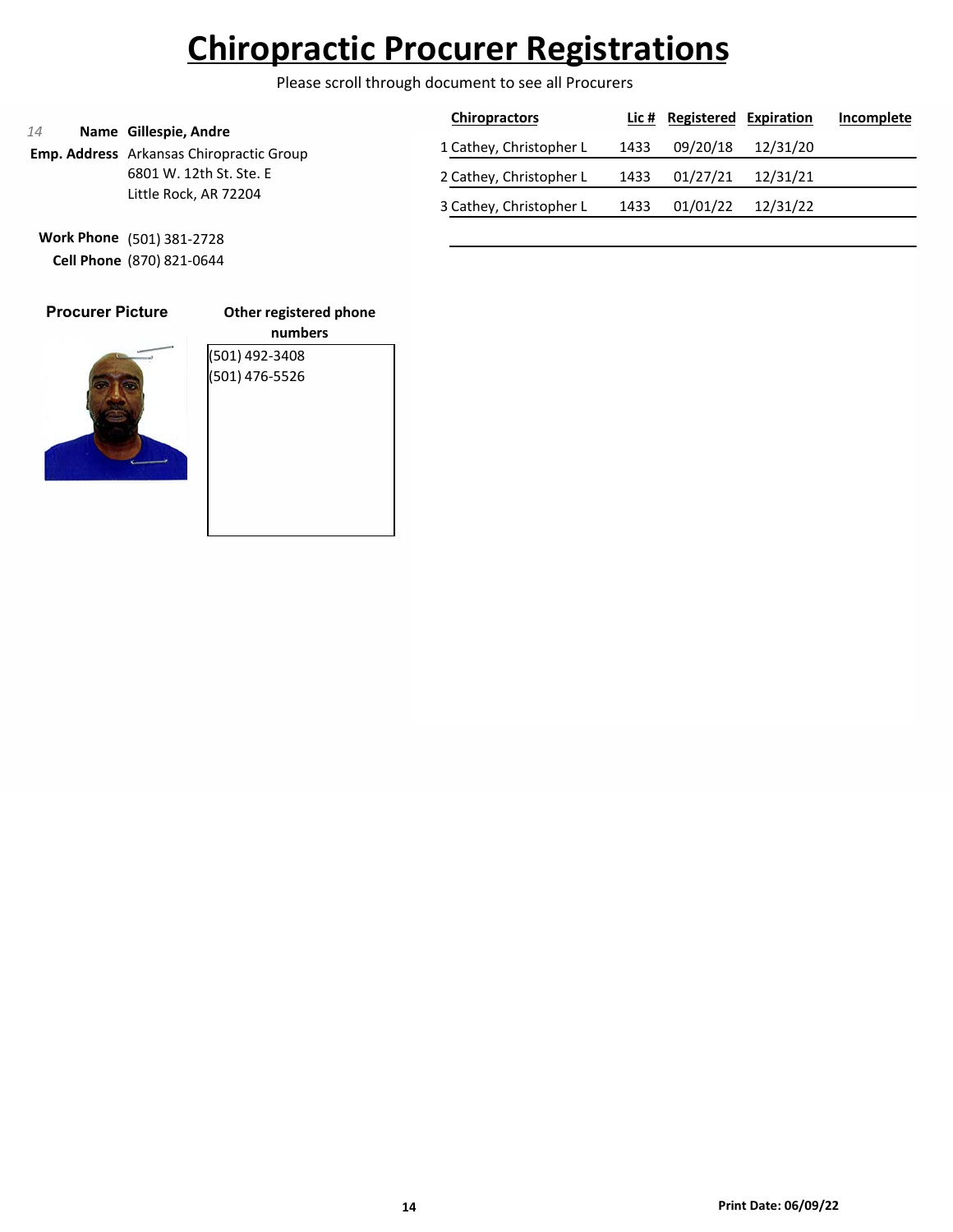Please scroll through document to see all Procurers

| 15<br>Name Gordon, Ashley<br><b>Emp. Address</b> Arkansas Chiropractic Group | <b>Chiropractors</b>    |      | Lic # Registered Expiration |                   | Incomplete |
|------------------------------------------------------------------------------|-------------------------|------|-----------------------------|-------------------|------------|
|                                                                              | 1 Cathey, Christopher L | 1433 |                             | 01/01/22 12/31/22 |            |
| 6801 West 12th St., Ste. E                                                   |                         |      |                             |                   |            |

**Work Phone** (501) 240-6300 **Cell Phone** (501) 240-6300

Little Rock, AR 72204

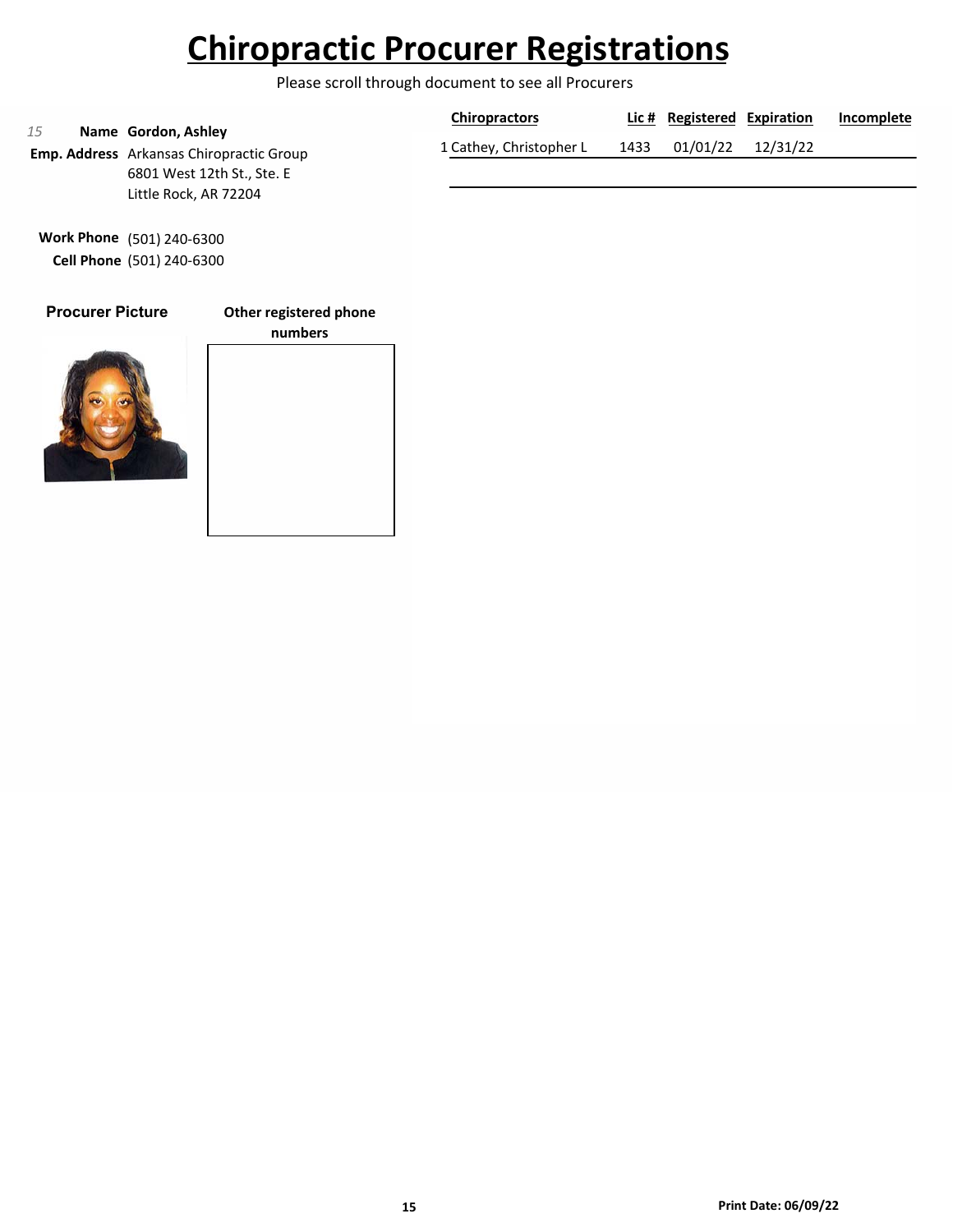Please scroll through document to see all Procurers

| 16                   |                                                                 | <b>Chiropractors</b>      |       | Lic # Registered Expiration |          | Incomplete |
|----------------------|-----------------------------------------------------------------|---------------------------|-------|-----------------------------|----------|------------|
|                      | Name Green, Joy<br>Emp. Address Patient's Choice Pain and Rehab | 1 Morris, Daniel Scott    | 15998 | 02/25/22                    | 12/31/22 |            |
|                      | 2222 Rogers Ave. #A                                             | 2 Oliver, Miranda Louanna | 16021 | 12/20/13                    | 12/31/20 |            |
| Fort Smith, AR 72901 |                                                                 | 3 Osowski, Alan L         | 1237  | 01/11/21                    | 12/31/21 |            |
|                      | Work Phone (479) 308-2660                                       | 4 Talley, Todd Warren     | 16075 | 10/16/14                    | 12/18/19 |            |
|                      | Cell Phone (479) 461-6787                                       |                           |       |                             |          |            |

| <b>Procurer Picture</b> |  |
|-------------------------|--|
|                         |  |

|  | Other registered phone |  |
|--|------------------------|--|
|  |                        |  |



| numbers        |
|----------------|
| (479) 226-9472 |
| (479) 461-6787 |
| (918) 427-4915 |
| (479) 461-6713 |
|                |
|                |
|                |
|                |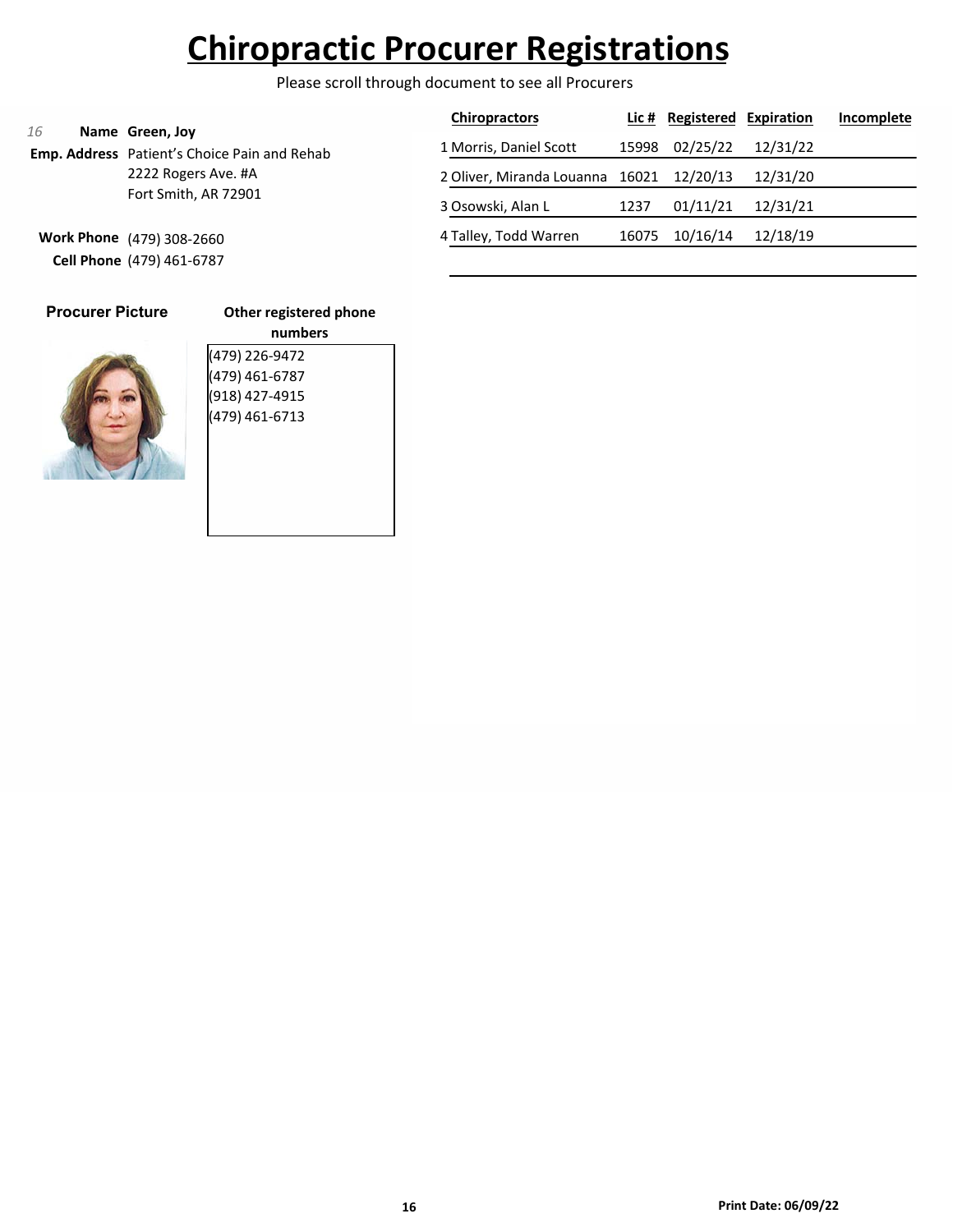Please scroll through document to see all Procurers

| Name Hollis, Lisa<br>17                         | <b>Chiropractors</b>    |      | Lic # Registered Expiration |          | Incomplete |
|-------------------------------------------------|-------------------------|------|-----------------------------|----------|------------|
| <b>Emp. Address</b> Arkansas Chiropractic Group | 1 Cathey, Christopher L | 1433 | 05/01/13                    | 12/31/20 |            |
| 6801 W. 12th Ste. E                             | 2 Cathey, Christopher L | 1433 | 01/27/21                    | 12/31/21 |            |
| Little Rock, AR 72204                           | 3 Cathey, Christopher L | 1433 | 01/01/22                    | 12/31/22 |            |

**Work Phone** (501) 492-3436 **Cell Phone** (501) 352-7173

| <b>Procurer Picture</b> |  |
|-------------------------|--|
|                         |  |

### **Other registered phone**



| Other registered phone |
|------------------------|
| numbers                |
| (501) 313-4176         |
| (501) 352-7173         |
| (501) 716-9999         |
| (501) 408-9829         |
|                        |
|                        |
|                        |
|                        |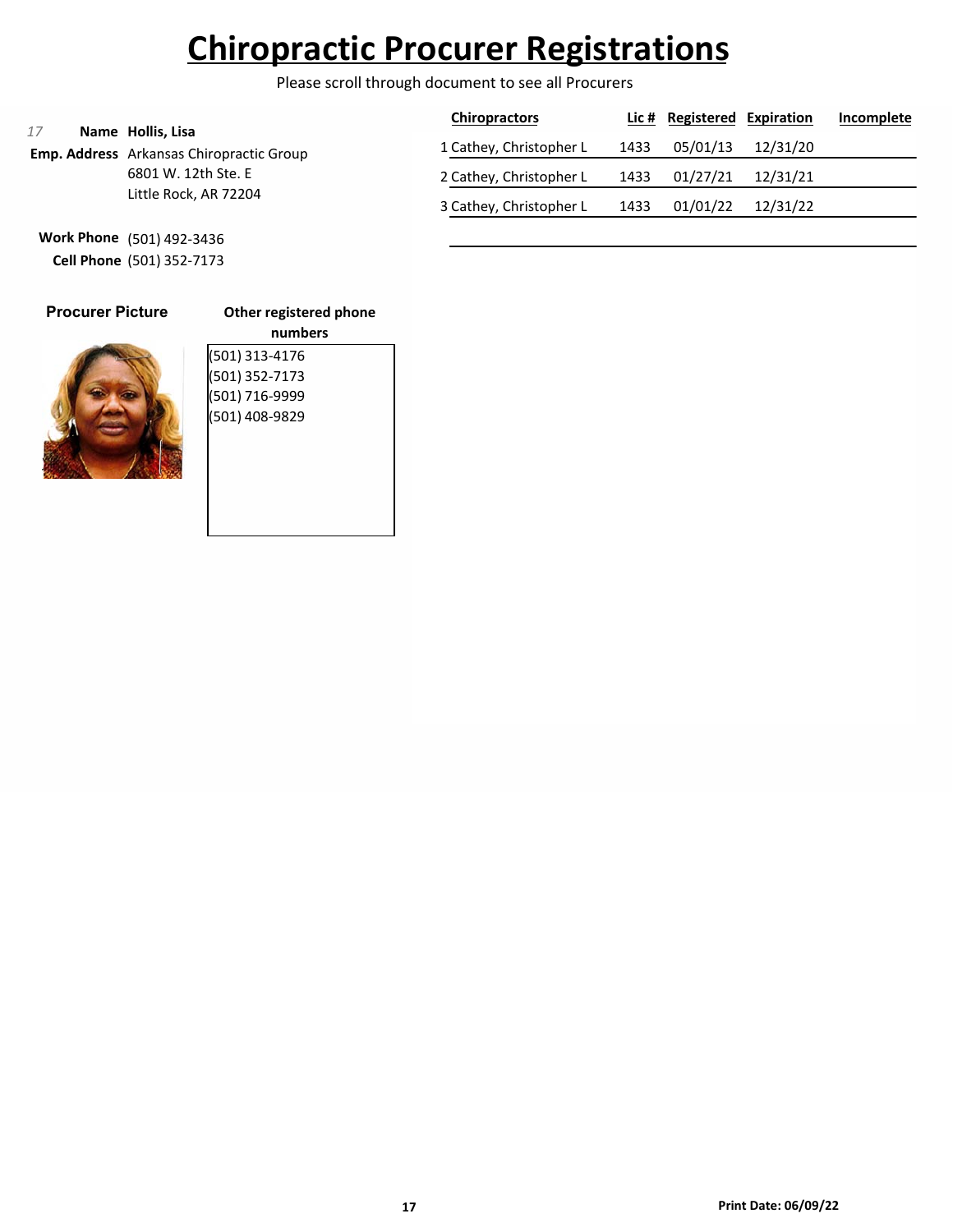Please scroll through document to see all Procurers

| 18 |                                                                        | <b>Chiropractors</b>    |      | Lic # Registered Expiration |                   | Incomplete |
|----|------------------------------------------------------------------------|-------------------------|------|-----------------------------|-------------------|------------|
|    | Name Hollis, Ronald<br><b>Emp. Address</b> Arkansas Chiropractic Group | 1 Cathey, Christopher L | 1433 | 01/27/21 12/31/21           |                   |            |
|    | 6801 W. 12th St. Ste. E                                                | 2 Cathey, Christopher L | 1433 |                             | 01/01/22 12/31/22 |            |
|    | Little Rock, AR 72204                                                  |                         |      |                             |                   |            |

**Work Phone** (501) 492-3436 **Cell Phone** (501) 352-7174

### **Procurer Picture**

**Other registered phone**



**numbers** (501) 492-3436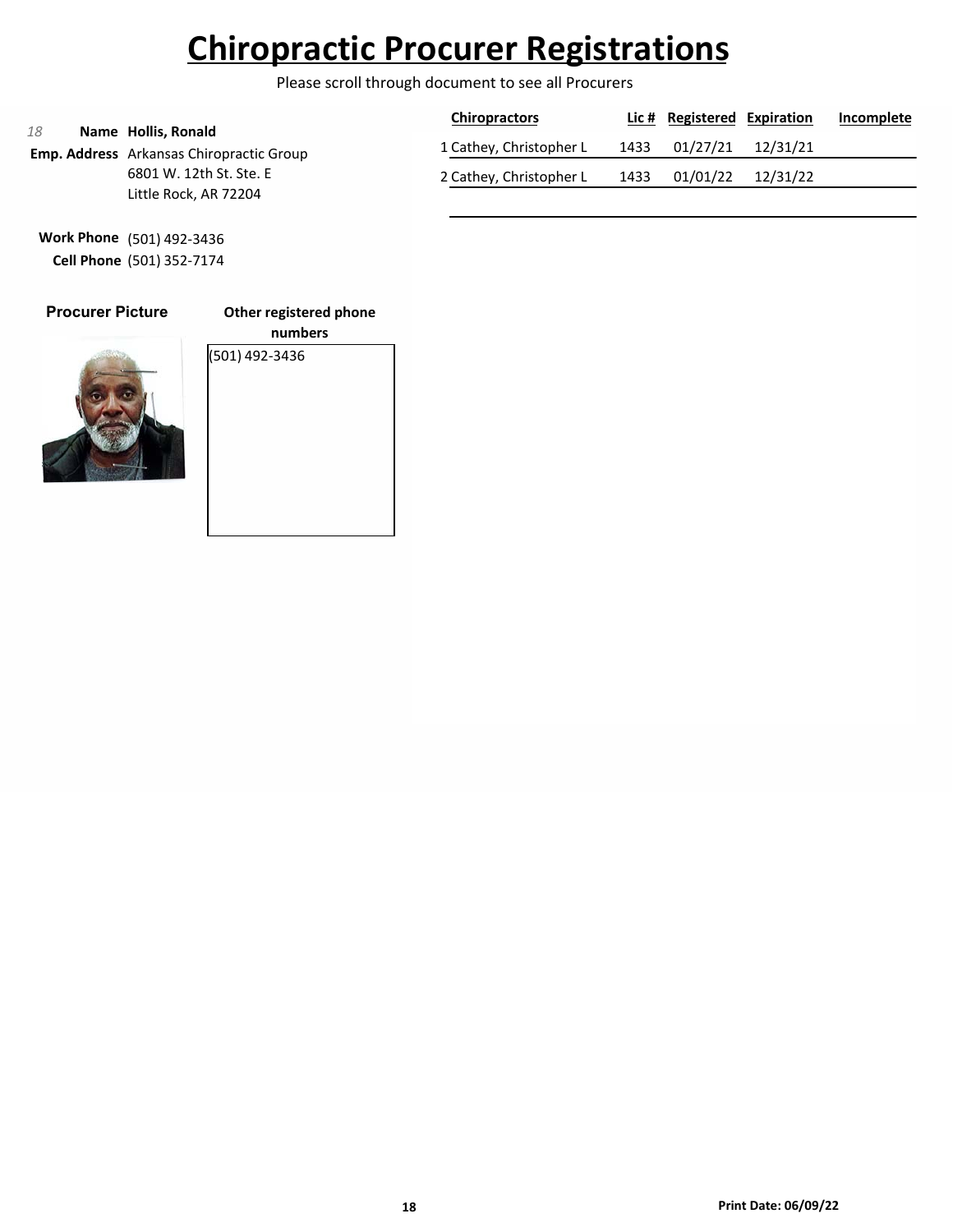Please scroll through document to see all Procurers

|                                                              | <b>Chiropractors</b>    |      | Lic # Registered Expiration |                   | Incomplete |
|--------------------------------------------------------------|-------------------------|------|-----------------------------|-------------------|------------|
| 19<br>Name Johnson, Danny<br>Emp. Address 6801 W. 12th St. E | 1 Cathey, Christopher L | 1433 | 08/16/21 12/31/21           |                   |            |
| Little Rock, AR 72204                                        | 2 Cathey, Christopher L | 1433 |                             | 01/01/22 12/31/22 |            |

**Work Phone** (501) 478-7075 **Cell Phone** (501) 478-7075

### **Procurer Picture**

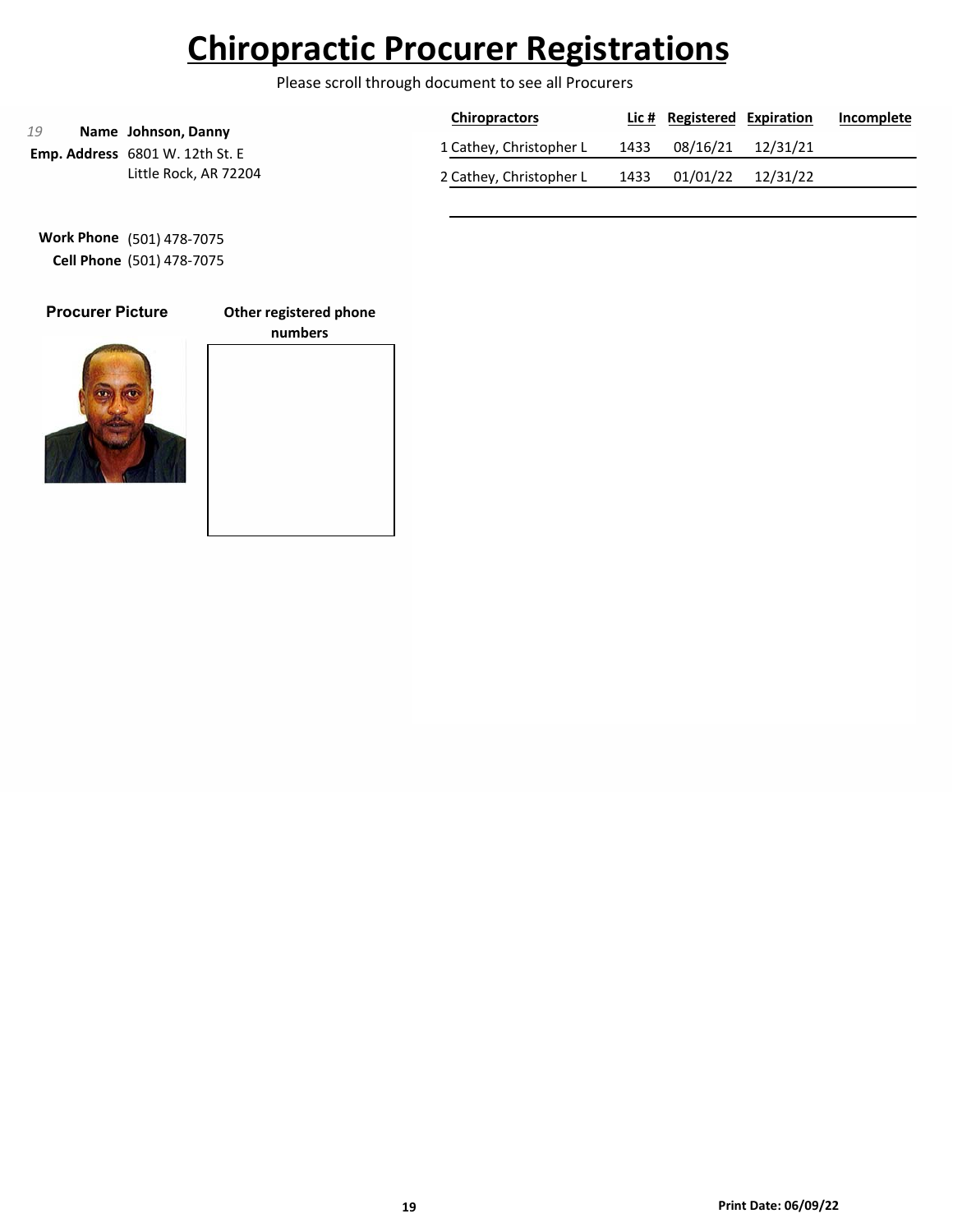Please scroll through document to see all Procurers

| 20                                                                    | <b>Chiropractors</b>    |      | Lic # Registered Expiration |                   | Incomplete |
|-----------------------------------------------------------------------|-------------------------|------|-----------------------------|-------------------|------------|
| Name Jones, Dianna<br><b>Emp. Address</b> Arkansas Chiropractic Group | 1 Cathey, Christopher L | 1433 |                             | 01/01/22 12/31/22 |            |
| 6801 West 12th St. Ste. E                                             |                         |      |                             |                   |            |

**Work Phone** (501) 492-3436 **Cell Phone** (310) 251-2566

Little Rock, AR 72204

### **Procurer Picture**

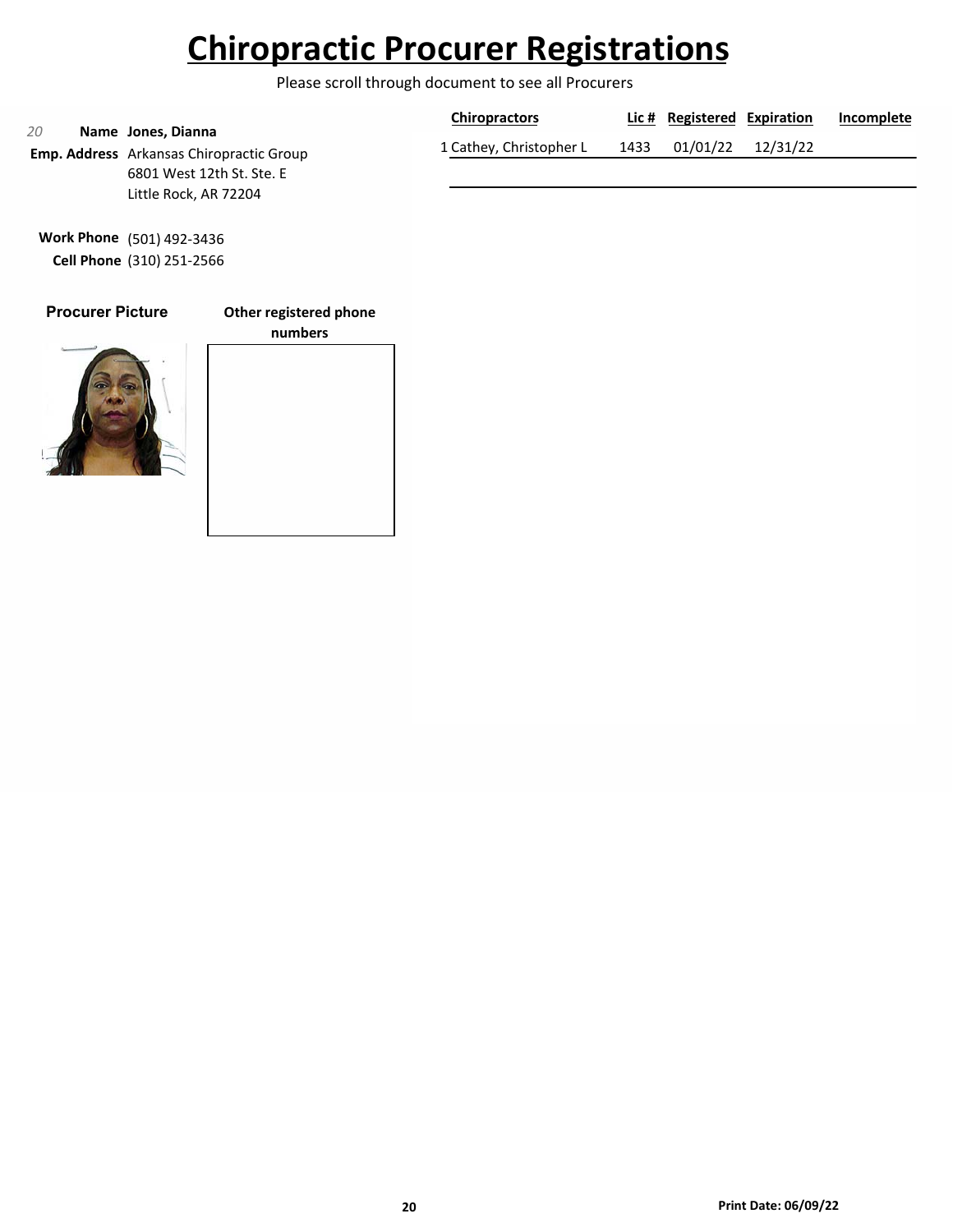Please scroll through document to see all Procurers

| 21 |                                                                  | <b>Chiropractors</b>    |      | Lic # Registered Expiration |                   | Incomplete |
|----|------------------------------------------------------------------|-------------------------|------|-----------------------------|-------------------|------------|
|    | Name King-Macon, Kim<br>Emp. Address Arkansas Chiropractic Group | 1 Cathey, Christopher L | 1433 | 01/27/21 12/31/21           |                   |            |
|    | 6801 West 12th St. Ste. E                                        | 2 Cathey, Christopher L | 1433 |                             | 01/01/22 12/31/22 |            |
|    | Little Rock, AR 72204                                            |                         |      |                             |                   |            |

**Work Phone** (501) 263-8384 **Cell Phone** (501) 837-9012

### **Procurer Picture**

**Other registered phone**



**numbers** (501) 492-3436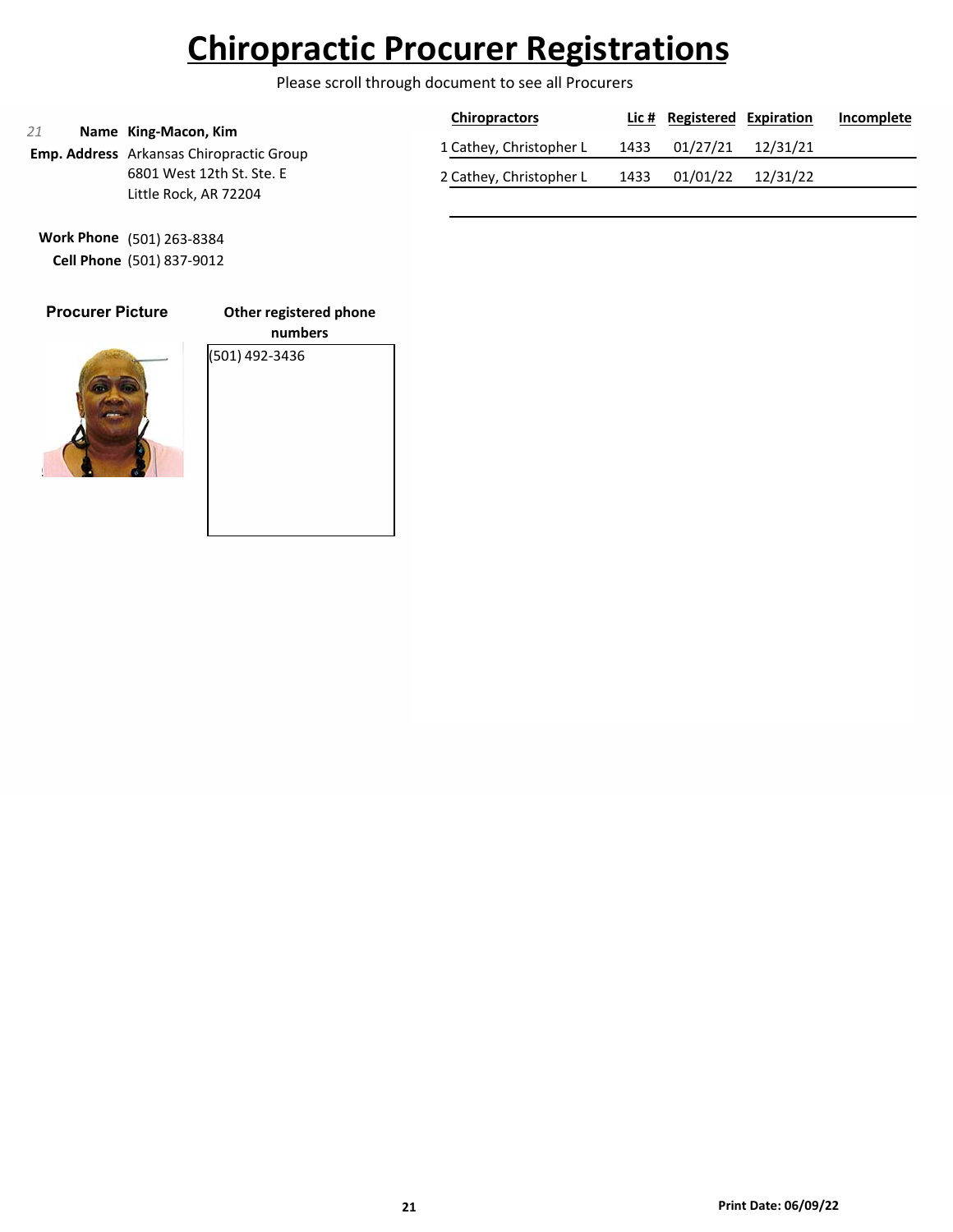Please scroll through document to see all Procurers

|                        |                                                                 | <b>Chiropractors</b> |          | Lic # Registered Expiration |          | Incomplete |
|------------------------|-----------------------------------------------------------------|----------------------|----------|-----------------------------|----------|------------|
| 22                     | Name Martinez, Yoseline<br><b>Emp. Address</b> FIR Chiropractic | 1 Awe, Tyler Lee     |          | 16238 02/27/20              | 12/31/20 |            |
|                        | 3155 N. College Ave. Ste. 103                                   | 2 Awe, Tyler Lee     |          | 16238 01/01/21              | 12/31/21 |            |
| Fayetteville, AR 72703 | 3 Awe, Tyler Lee                                                | 16238                | 01/01/22 | 12/31/22                    |          |            |

**Work Phone** (479) 334-2555 **Cell Phone** (479) 202-1932

### **Procurer Picture**

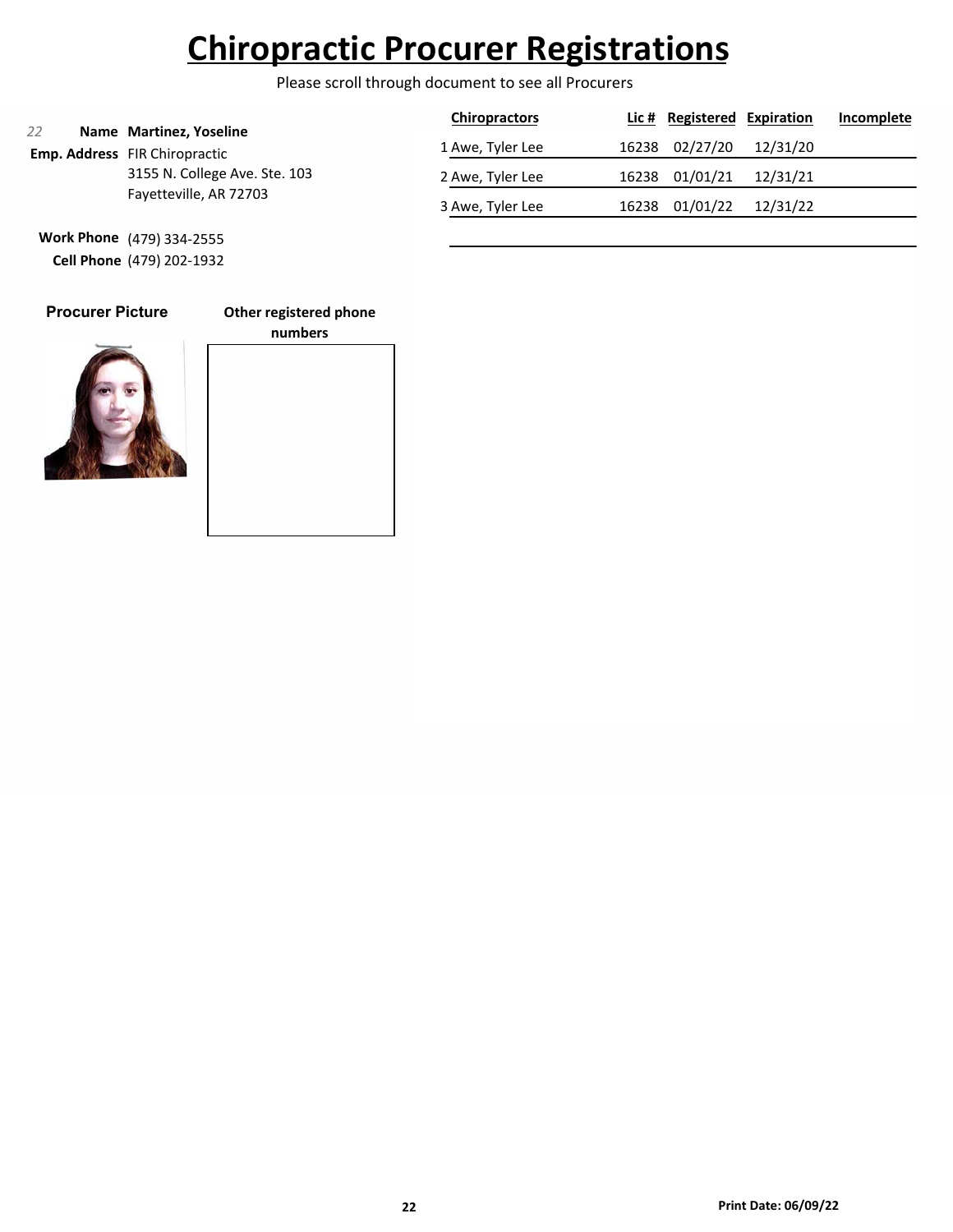Please scroll through document to see all Procurers

|    |                                                                         | <b>Chiropractors</b>    |      | Lic # Registered Expiration | Incomplete |
|----|-------------------------------------------------------------------------|-------------------------|------|-----------------------------|------------|
| 23 | Name Massey, Chentel<br><b>Emp. Address</b> Arkansas Chiropractic Group | 1 Cathey, Christopher L | 1433 | 01/01/22 12/31/22           |            |
|    | 6801 West 12th St. Ste. E                                               |                         |      |                             |            |

**Work Phone** (501) 492-3436 **Cell Phone** (313) 400-6719

Little Rock, AR 72204

### **Procurer Picture**

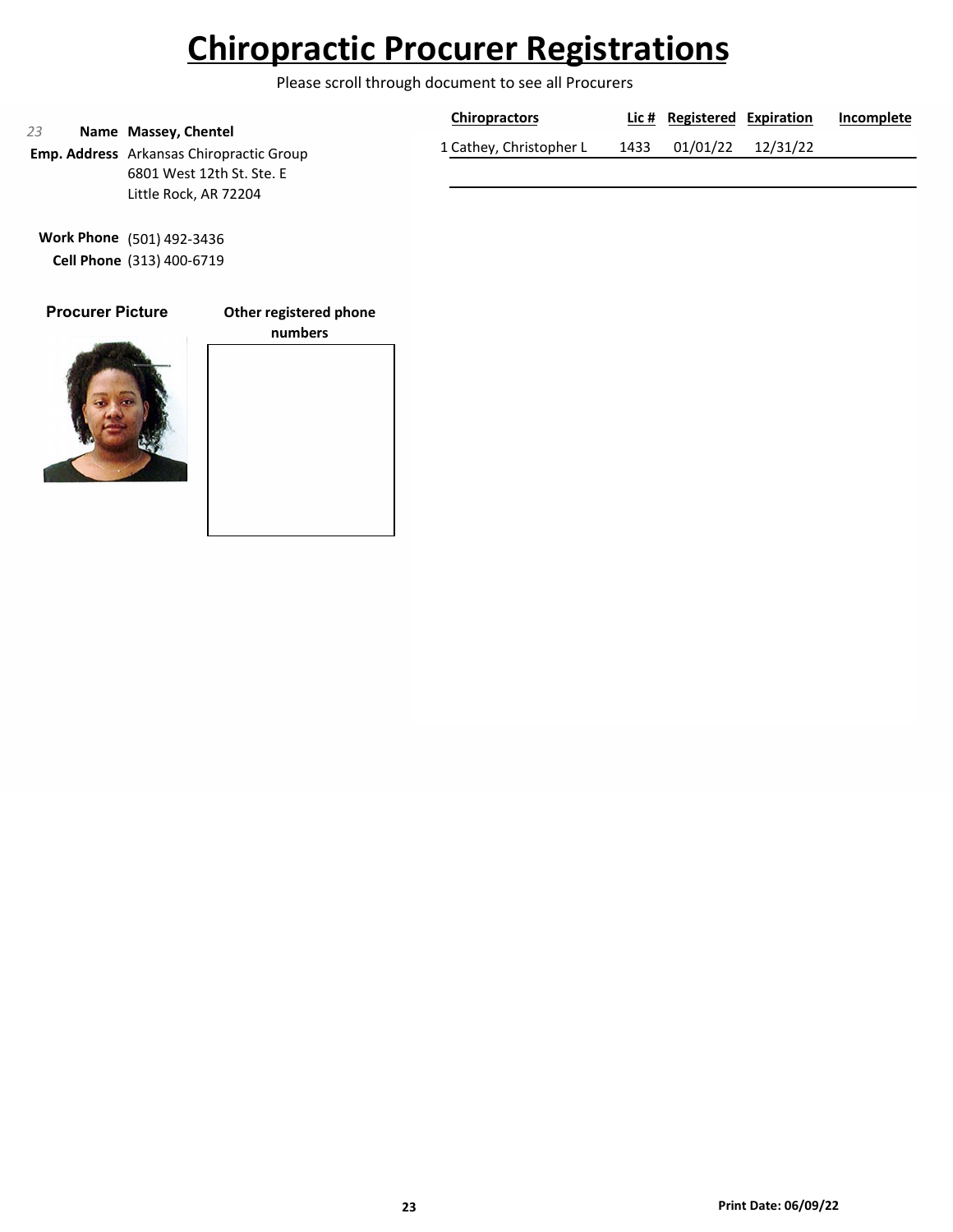Please scroll through document to see all Procurers

| 24                                                                   | <b>Chiropractors</b> | Lic # Registered Expiration | Incomplete |
|----------------------------------------------------------------------|----------------------|-----------------------------|------------|
| Name Mendez, Jose<br><b>Emp. Address</b> Arkansas Chiropractic Group | 1 McMurry, John      | 15632 02/10/21              | 12/31/21   |
| 1301 S. Waldron Rd. Ste. C                                           | 2 McMurry, John      | 15632 01/01/22              | 12/31/22   |
| Fort Smith, AR 72903                                                 |                      |                             |            |

**Work Phone** (479) 561-2920 **Cell Phone** (479) 561-2920

### **Procurer Picture**

**Other registered phone**



**numbers** (479) 358-9710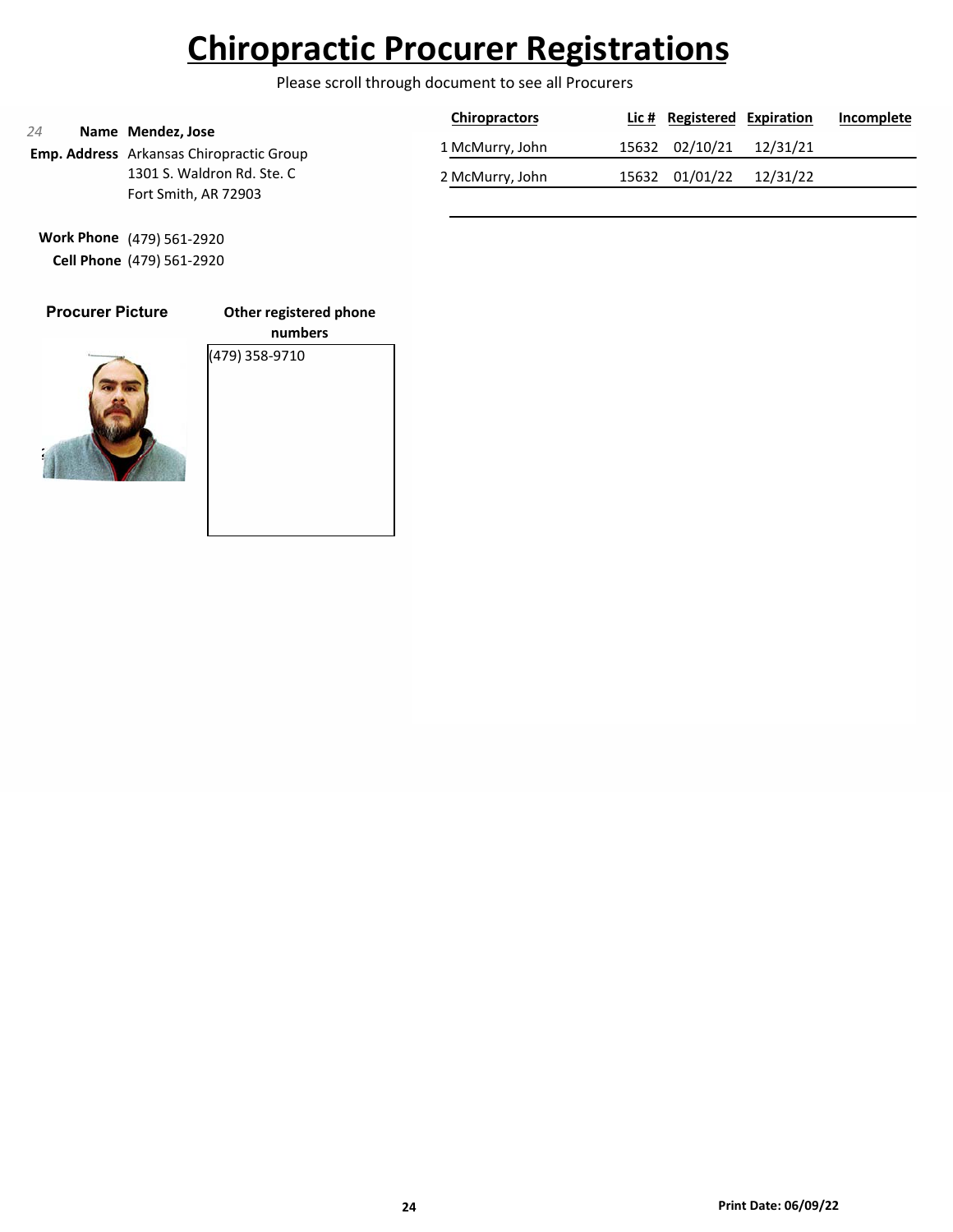Please scroll through document to see all Procurers

|    |                                                                      | <b>Chiropractors</b>   | Lic # Registered Expiration | Incomplete |
|----|----------------------------------------------------------------------|------------------------|-----------------------------|------------|
| 25 | Name Minchaca, Jenny<br>Emp. Address Patient's Choice Pain and Rehab | 1 Morris, Daniel Scott | 15998 02/25/22 12/31/22     |            |
|    | 2222 Rogers Ave. #A                                                  |                        |                             |            |

**Work Phone** (479) 308-2660 **Cell Phone** (479) 561-1124

Fort Smith, AR 72901

### **Procurer Picture**

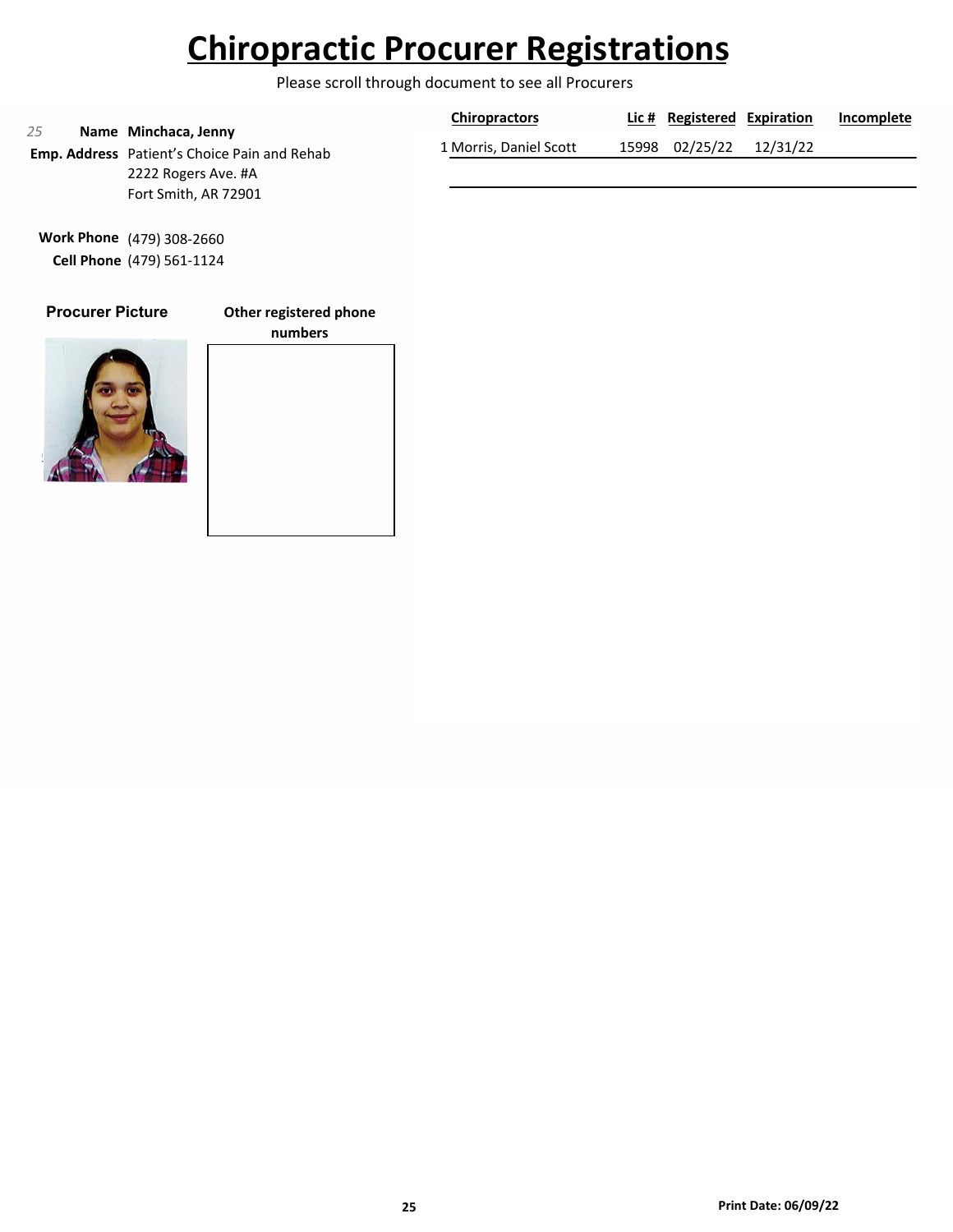Please scroll through document to see all Procurers

|                     |                                                                          | <b>Chiropractors</b>                              | Lic # Registered Expiration | Incomplete |
|---------------------|--------------------------------------------------------------------------|---------------------------------------------------|-----------------------------|------------|
| 26                  | Name Myers, Carol<br><b>Emp. Address</b> Patient's Choice Pain and Rehab | 1 Morris, Daniel Scott                            | 15998 02/25/22 12/31/22     |            |
| 2222 Rogers Ave. #A |                                                                          | 2 Oliver, Miranda Louanna 16021 03/08/19 12/01/19 |                             |            |
|                     | Fort Smith, AR 72901                                                     |                                                   |                             |            |

**Work Phone** (479) 308-2660 **Cell Phone** (479) 769-0803

### **Procurer Picture**

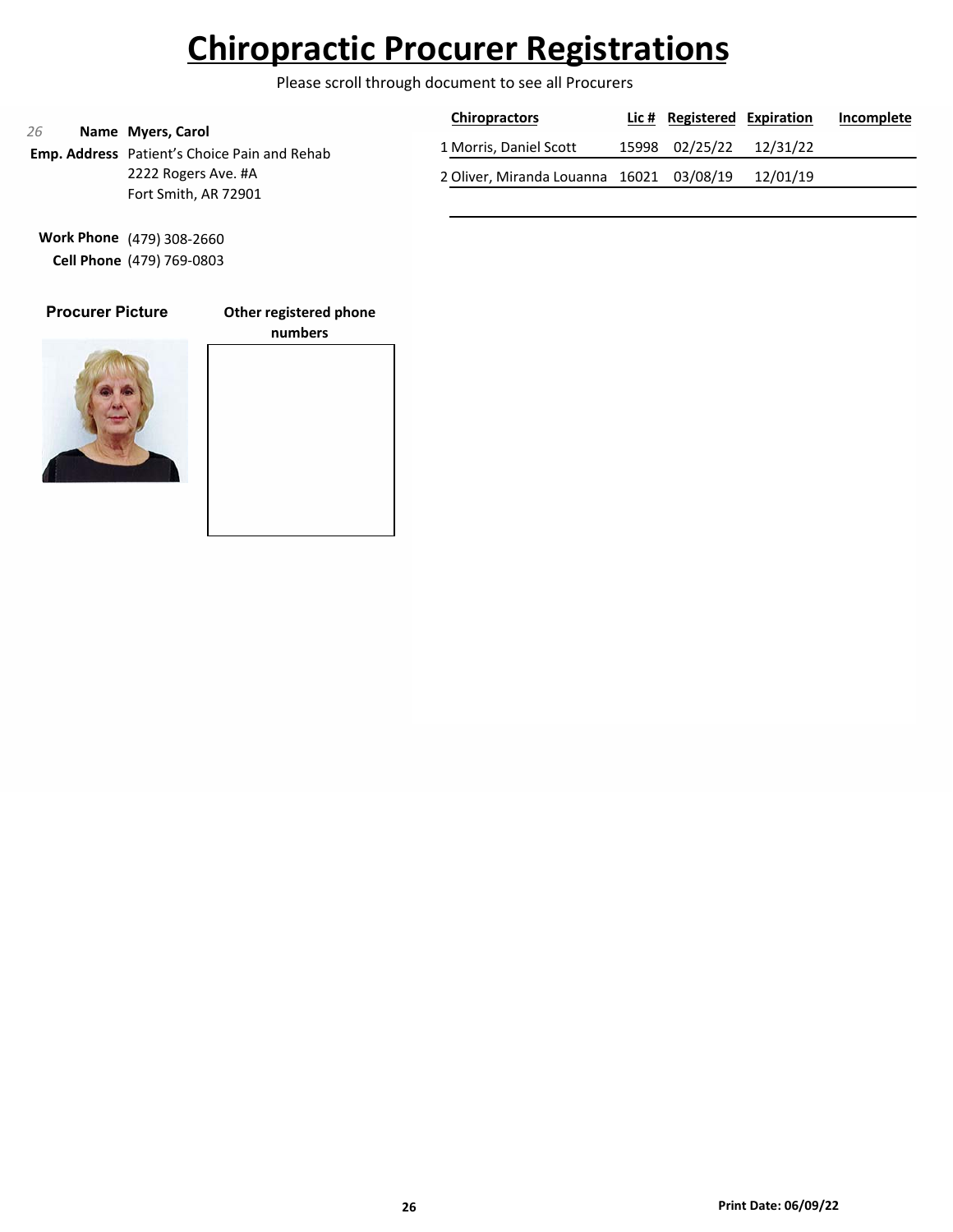Please scroll through document to see all Procurers

|    |                                                              | <b>Chiropractors</b> | Lic # Registered Expiration |          | Incomplete |
|----|--------------------------------------------------------------|----------------------|-----------------------------|----------|------------|
| 27 | Name Ogden, Joshua<br><b>Emp. Address</b> Searcy Injury Care | 1 Smith, Cecil Paul  | 16327 03/11/22              | 12/31/22 |            |
|    | 3205 E. Race Ave.                                            |                      |                             |          |            |
|    | Searcy, AR 72143                                             |                      |                             |          |            |

**Work Phone** (501) 658-7209 **Cell Phone**

### **Procurer Picture**

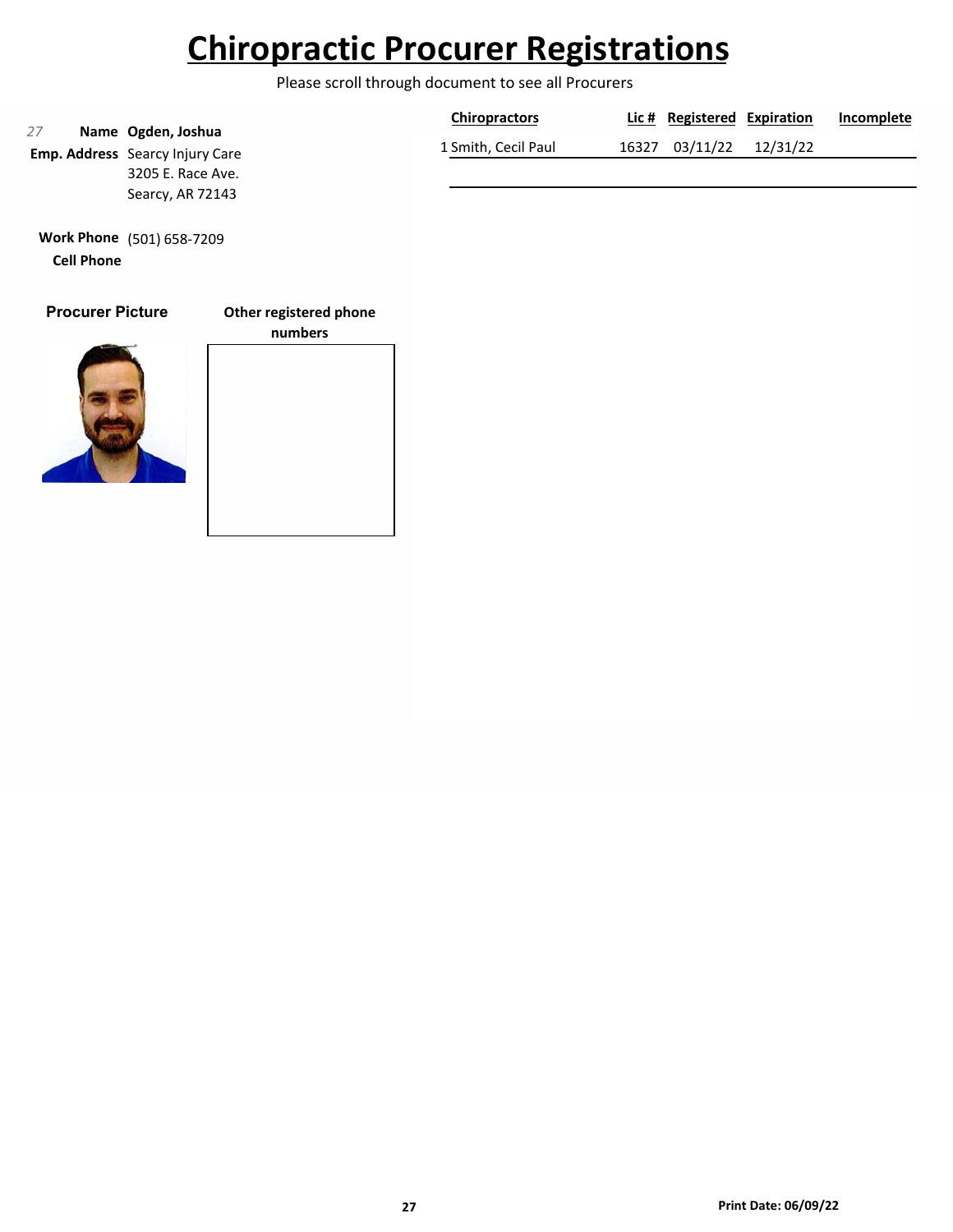Please scroll through document to see all Procurers

|                  |                                                                   | <b>Chiropractors</b> | Lic # Registered Expiration | Incomplete |
|------------------|-------------------------------------------------------------------|----------------------|-----------------------------|------------|
| 28               | Name Patton, Carolyne<br><b>Emp. Address</b> Matthews Health Care | 1 Cook, Kazunori     | 16190 01/01/21 12/31/21     |            |
| 2317 E. Matthews | 2 Waterloo, Kevin Thomas 16266 04/08/22 12/31/22                  |                      |                             |            |
|                  | Jonesboro, AR 72401                                               |                      |                             |            |

**Work Phone** (870) 897-7651 **Cell Phone**

### **Procurer Picture**

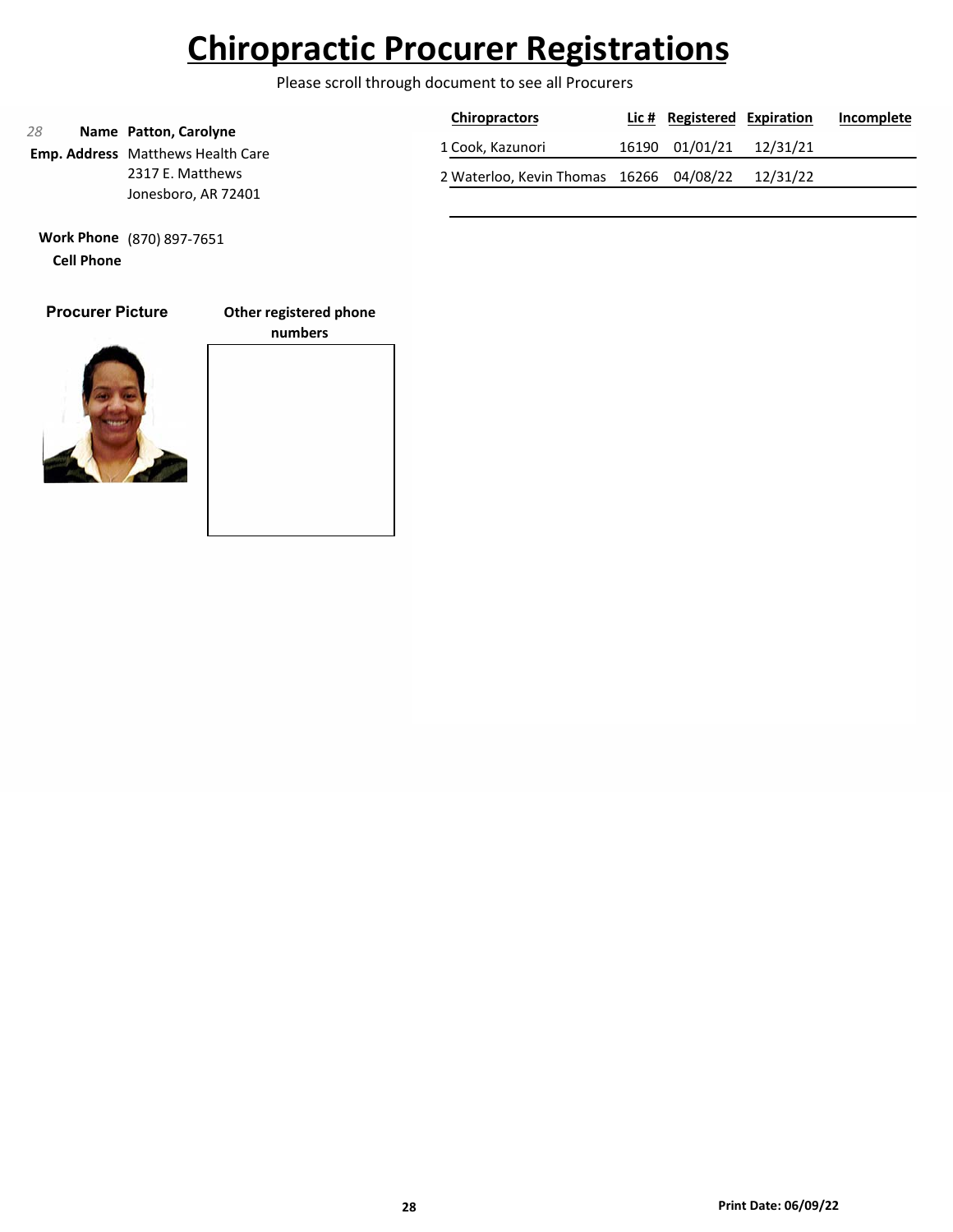Please scroll through document to see all Procurers

| 29                                                                      | <b>Chiropractors</b> |      | Lic # Registered Expiration |          | Incomplete |
|-------------------------------------------------------------------------|----------------------|------|-----------------------------|----------|------------|
| Name Pina, Cecilia<br>Emp. Address Accident and Injury Treatment Center | 1 Looper, Rick E     | 1538 | 01/11/21                    | 12/31/21 |            |
| 200 S. Bloomington St. Ste. I<br>Lowell, AR 72745                       | 2 Looper, Rick E     | 1538 | 01/01/22                    | 12/31/22 |            |

**Work Phone** (479) 770-8984 **Cell Phone** (479) 270-2077

### **Procurer Picture**

**Other registered phone**



# **numbers**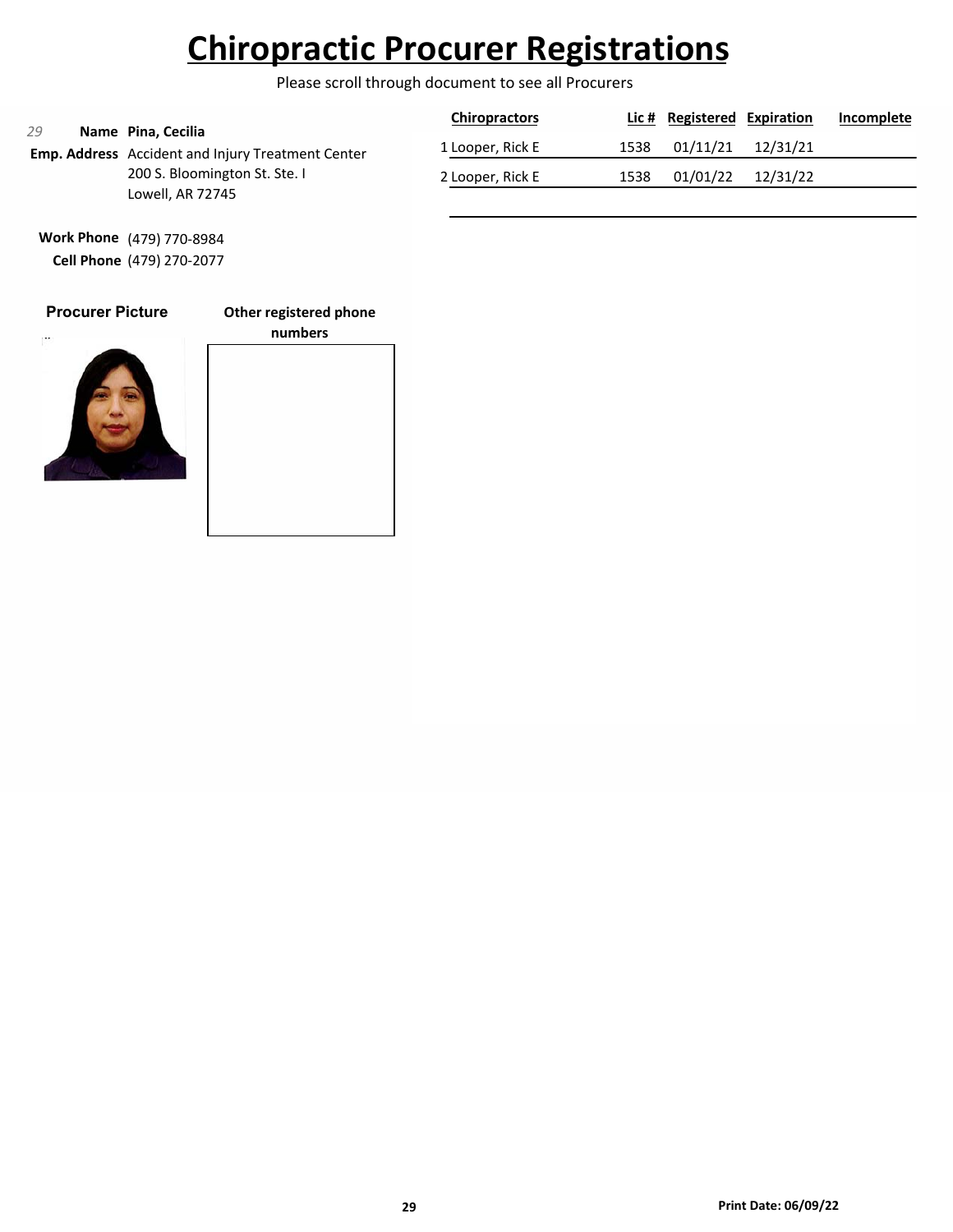Please scroll through document to see all Procurers

|                                                                            |                                   | <b>Chiropractors</b>   | Lic # | <b>Registered</b> | Expiration | Incomplete |
|----------------------------------------------------------------------------|-----------------------------------|------------------------|-------|-------------------|------------|------------|
| 30<br>Name Pleasant, Rogerick<br><b>Emp. Address</b> Markham Injury Center |                                   | 1 Burke, James Francis | 16096 | 02/17/16          | 10/05/16   |            |
| 10500 W Markham                                                            |                                   | 2 Hill, Chez Khalid    | 16148 | 10/25/16          | 08/25/17   |            |
| Little Rock, AR 72205                                                      |                                   | 3 Lenox, Heath Delane  | 15940 | 08/16/13          | 06/25/14   |            |
| Work Phone (501) 413-9531                                                  |                                   | 4 Lenox, Heath Delane  | 15940 | 11/13/15          | 12/31/20   |            |
| Cell Phone (501) 413-9531                                                  |                                   | 5 Lenox, Heath Delane  | 15940 | 01/05/21          | 12/31/21   |            |
|                                                                            |                                   | 6 Lenox, Heath Delane  | 15940 | 01/01/22          | 12/31/22   |            |
| <b>Procurer Picture</b>                                                    | Other registered phone<br>numbers | 7 Morris, Daniel Scott | 15998 | 08/16/13          | 06/25/14   |            |
|                                                                            | (501) 223-9575                    | 8 Pike, Roger Aaron    | 16076 | 03/11/16          | 03/03/17   |            |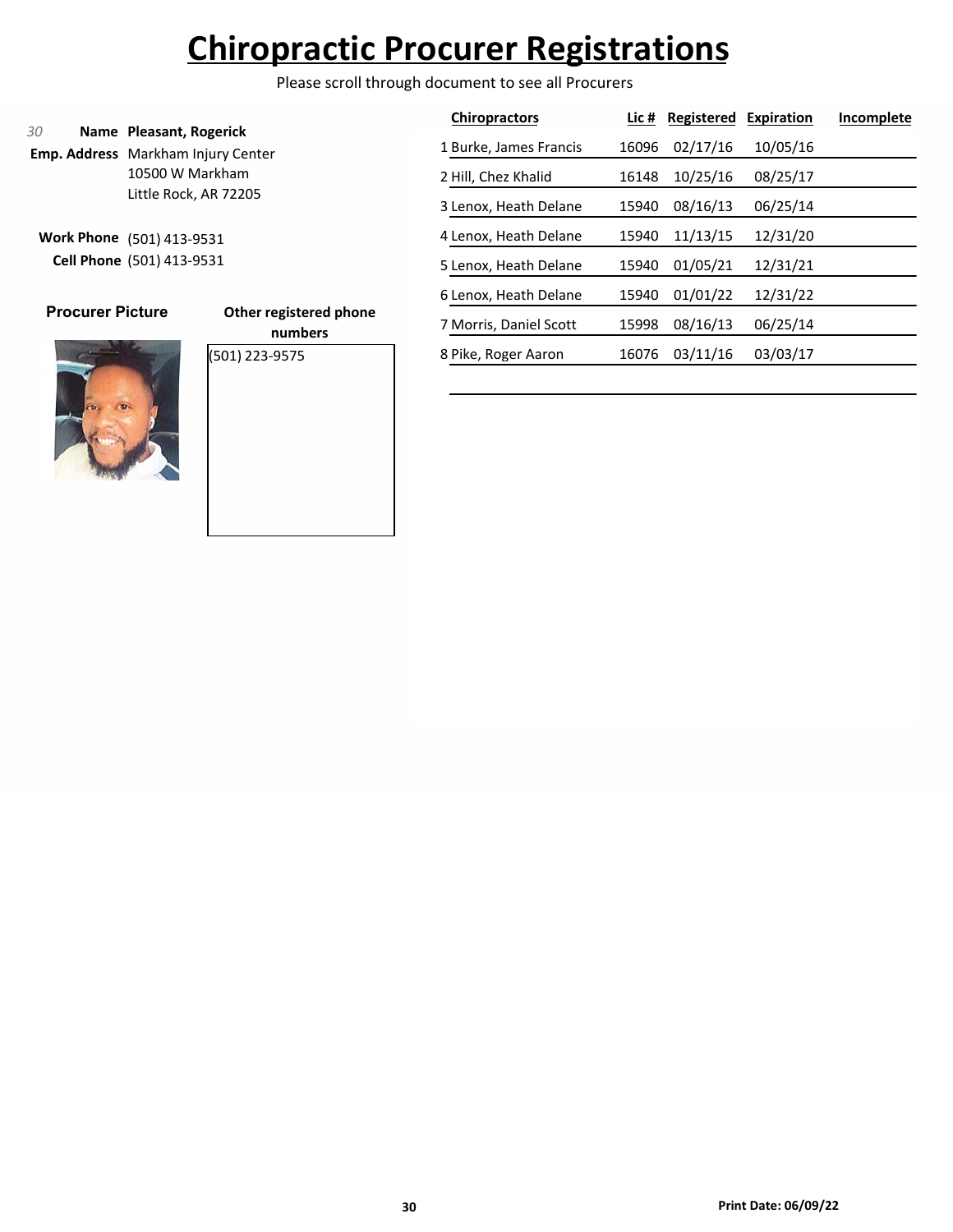Please scroll through document to see all Procurers

|    |                                                                        | <b>Chiropractors</b>    |      | Lic # Registered Expiration |          | Incomplete |
|----|------------------------------------------------------------------------|-------------------------|------|-----------------------------|----------|------------|
| 31 | Name Reyes, Beatriz<br><b>Emp. Address</b> Arkansas Chiropractic Group | 1 Cathey, Christopher L | 1433 | 03/14/19                    | 12/31/20 |            |
|    | 6801 W. 12th St. Ste. E                                                | 2 Cathey, Christopher L | 1433 | 01/27/21                    | 12/31/21 |            |
|    | Little Rock, AR 72204                                                  | 3 Cathey, Christopher L | 1433 | 03/24/22                    | 12/31/22 |            |

**Work Phone** (501) 716-9999 **Cell Phone** (501) 348-0710

| <b>Procurer Picture</b> |  |
|-------------------------|--|
|                         |  |

**Other registered phone numbers** (501) 960-4381 (501) 492-3436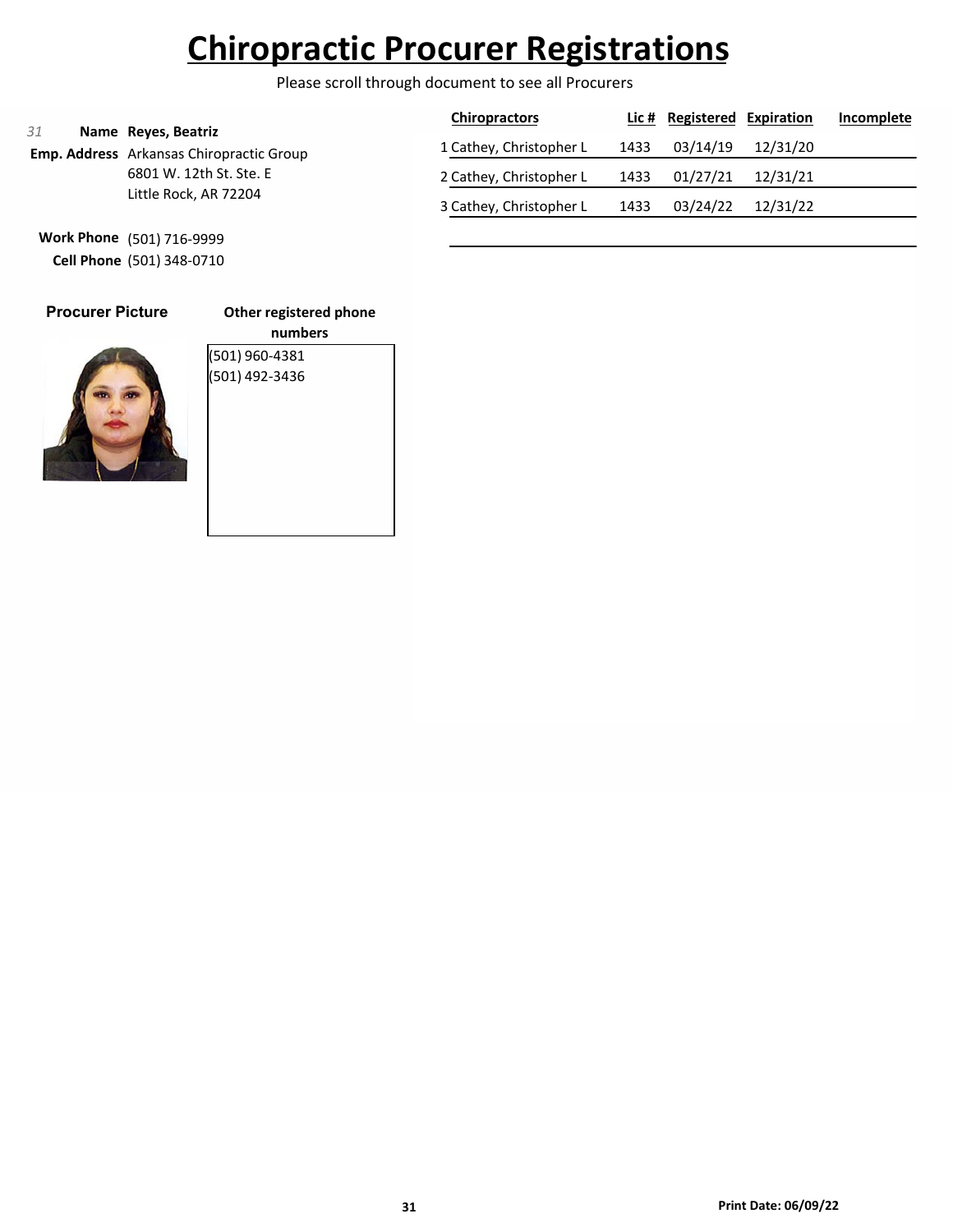Please scroll through document to see all Procurers

|                                                                             | <b>Chiropractors</b>    |      | Lic # Registered Expiration |          | Incomplete |
|-----------------------------------------------------------------------------|-------------------------|------|-----------------------------|----------|------------|
| 32<br>Name Saffer, Leigh<br><b>Emp. Address</b> Arkansas Chiropractic Group | 1 Cathey, Christopher L | 1433 | 05/03/17                    | 12/31/20 |            |
| 1301 S. Waldron Rd. Ste. C                                                  | 2 McMurry, John         |      | 15632 01/22/21              | 12/31/21 |            |
| Fort Smith, AR 72903                                                        | 3 McMurry, John         |      | 15632 01/01/22              | 12/31/22 |            |

**Work Phone** (479) 221-5986 **Cell Phone** (479) 763-7355

|  | <b>Procurer Picture</b> |  |  |
|--|-------------------------|--|--|
|  |                         |  |  |
|  |                         |  |  |
|  |                         |  |  |
|  |                         |  |  |

**Other registered phone numbers** (479) 221-5986 (479) 452-0020 (479) 358-9710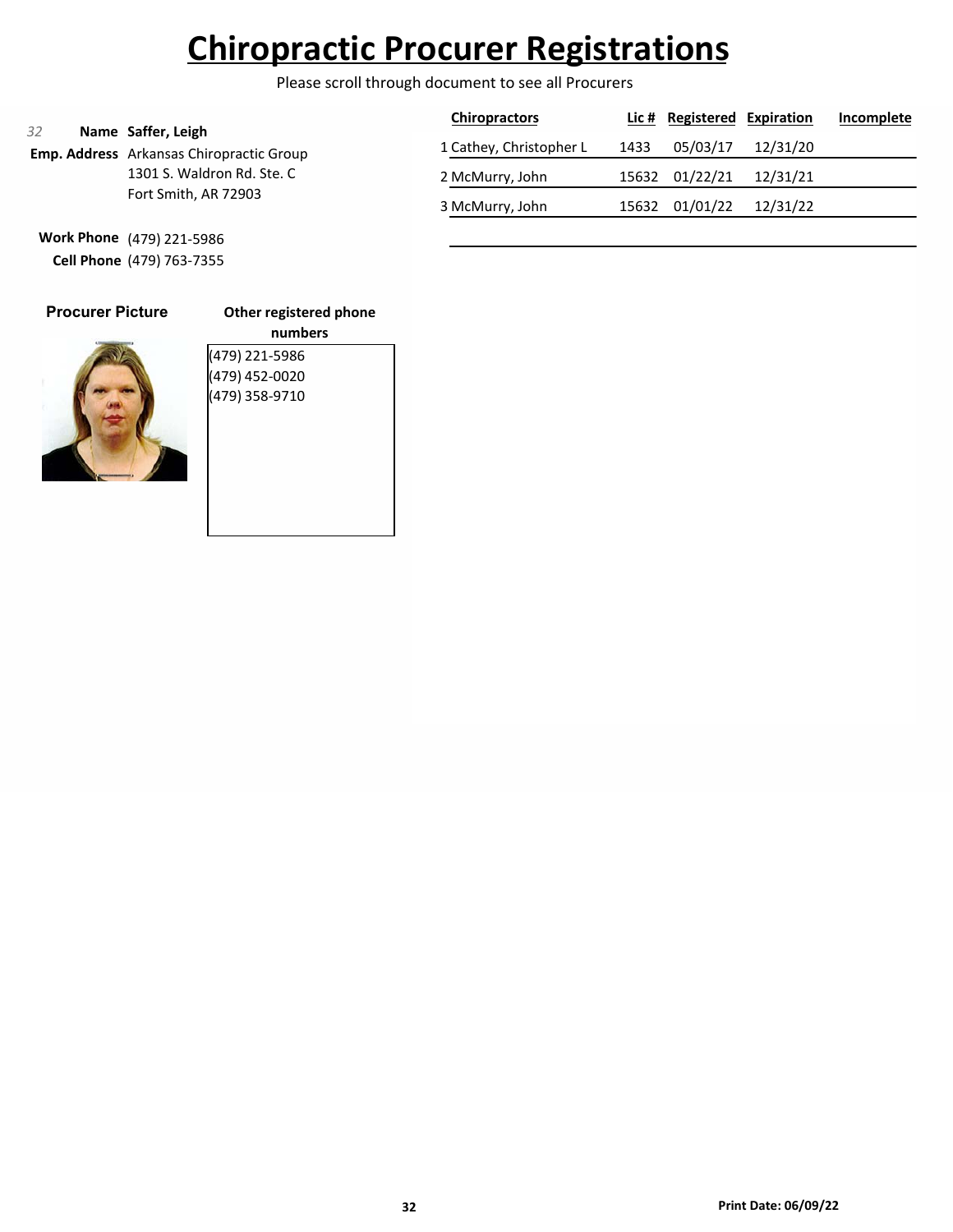Please scroll through document to see all Procurers

| 33                      | Name Saffer, David                              | <b>Chiropractors</b>    | Lic # Registered Expiration |          | Incomplete |
|-------------------------|-------------------------------------------------|-------------------------|-----------------------------|----------|------------|
|                         | <b>Emp. Address</b> Arkansas Chiropractic Group | 1 McMurry, John         | 15632 01/22/21              | 12/31/21 |            |
| 1301 Waldron Rd. Ste. C | 2 McMurry, John                                 | 15632 01/01/22 12/31/22 |                             |          |            |
|                         | Fort Smith, AR 72903                            |                         |                             |          |            |

**Work Phone** (479) 221-5986 **Cell Phone** (407) 924-8510

### **Procurer Picture**

**Other registered phone**



**numbers**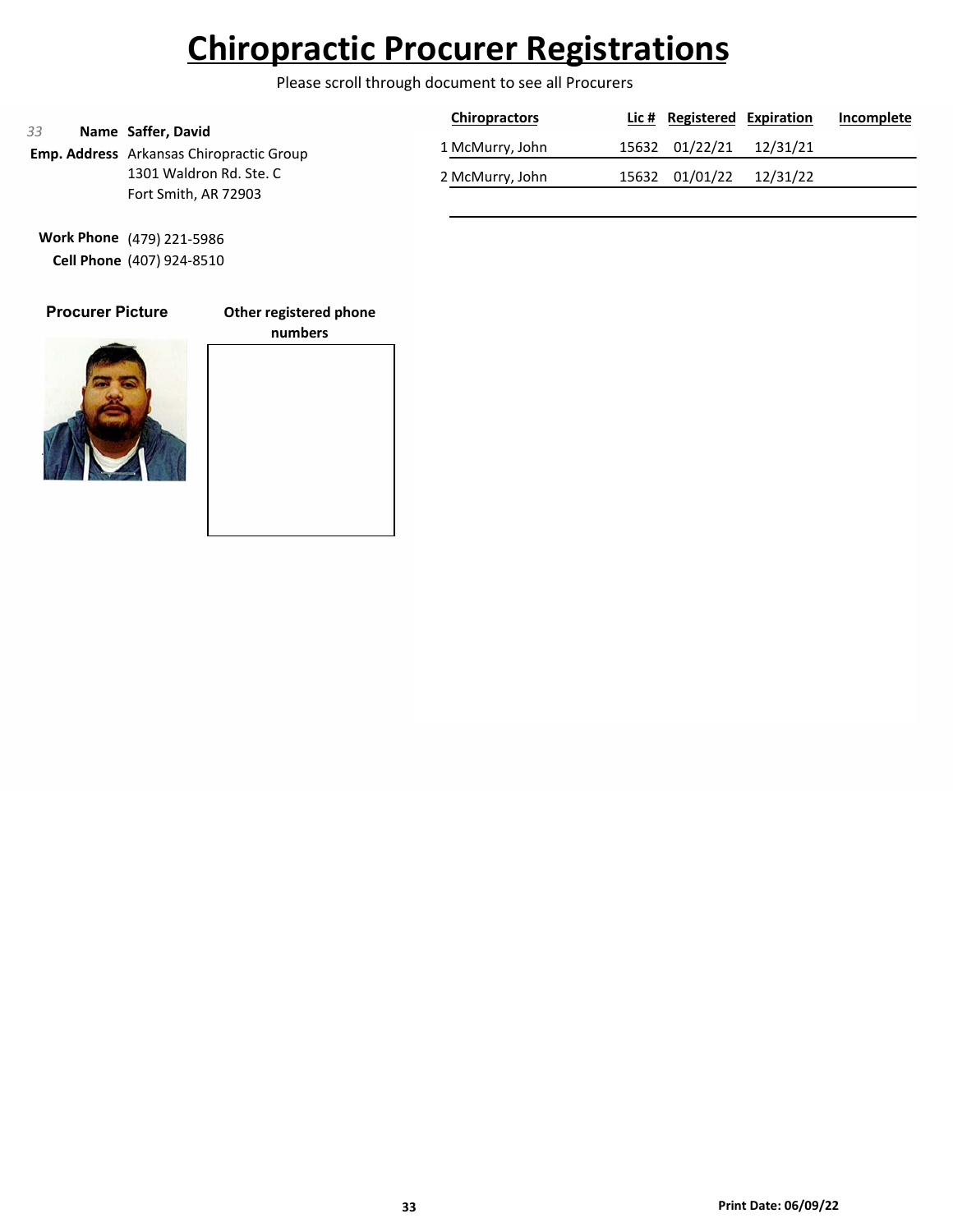Please scroll through document to see all Procurers

|    |                                                                 | <b>Chiropractors</b>  | Lic # Registered Expiration | Incomplete |
|----|-----------------------------------------------------------------|-----------------------|-----------------------------|------------|
| 34 | Name Shaw, Breanna<br><b>Emp. Address</b> Markham Injury Center | 1 Lenox, Heath Delane | 15940 01/01/22 12/31/22     |            |
|    | 10500 W. Markham #118                                           |                       |                             |            |
|    | Little Rock, AR 72205                                           |                       |                             |            |

**Work Phone** (540) 256-5103 **Cell Phone** (540) 256-5103

### **Procurer Picture**

**Other registered phone**



# **numbers**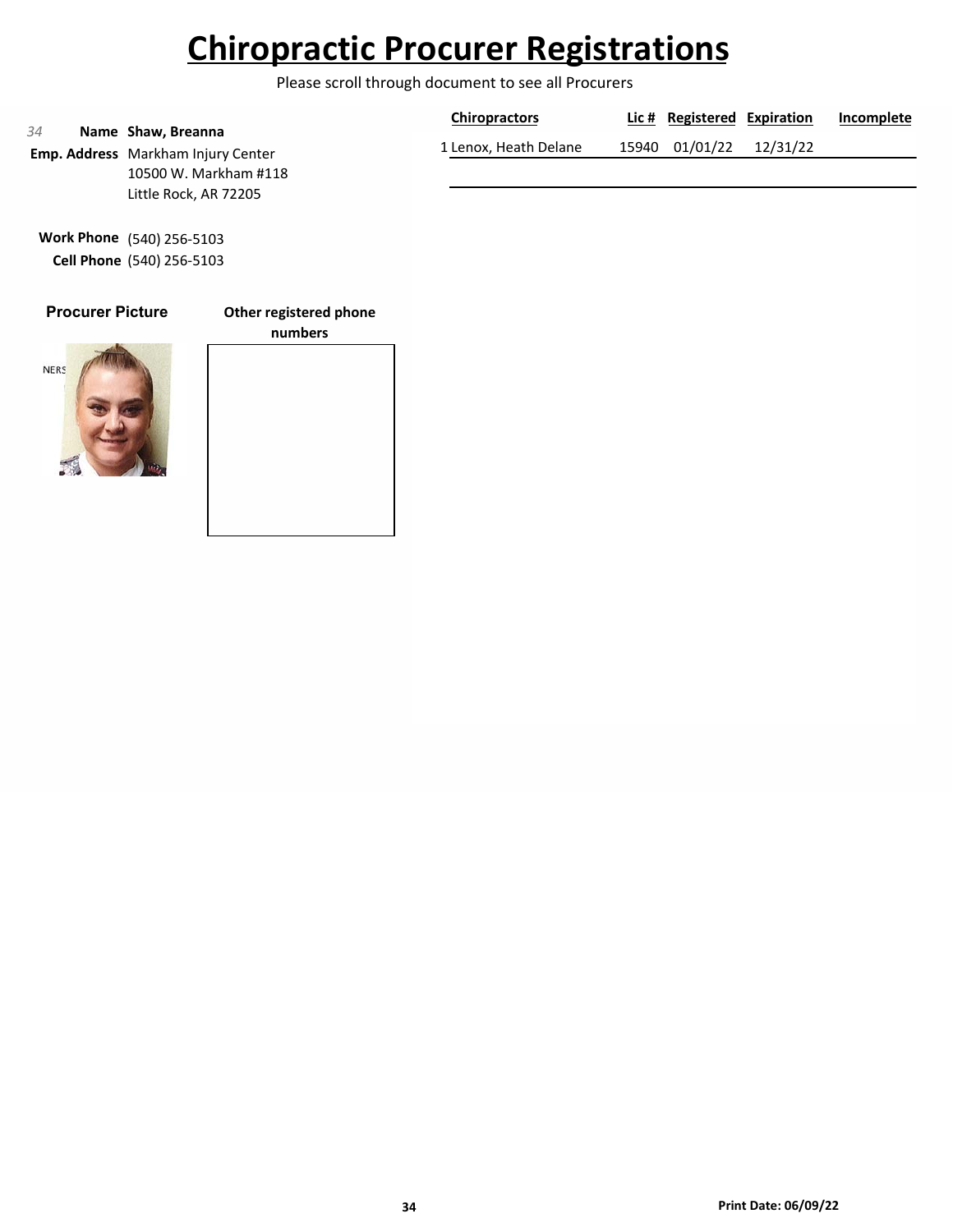Please scroll through document to see all Procurers

|                                                                             | <b>Chiropractors</b> |      | Lic # Registered Expiration |          | Incomplete |
|-----------------------------------------------------------------------------|----------------------|------|-----------------------------|----------|------------|
| 35<br>Name Silva, Martha<br>Emp. Address Accident & Injury Treatment Clinic | 1 Looper, Rick E     | 1538 | 08/16/13                    | 12/31/20 |            |
| 200 S. Bloomington, Ste. I                                                  | 2 Looper, Rick E     | 1538 | 01/01/21                    | 12/31/21 |            |
| Lowell, AR 72745                                                            | 3 Looper, Rick E     | 1538 | 01/01/22                    | 12/31/22 |            |

**Work Phone** (479) 340-4570 **Cell Phone** (479) 340-4570

### **Procurer Picture**

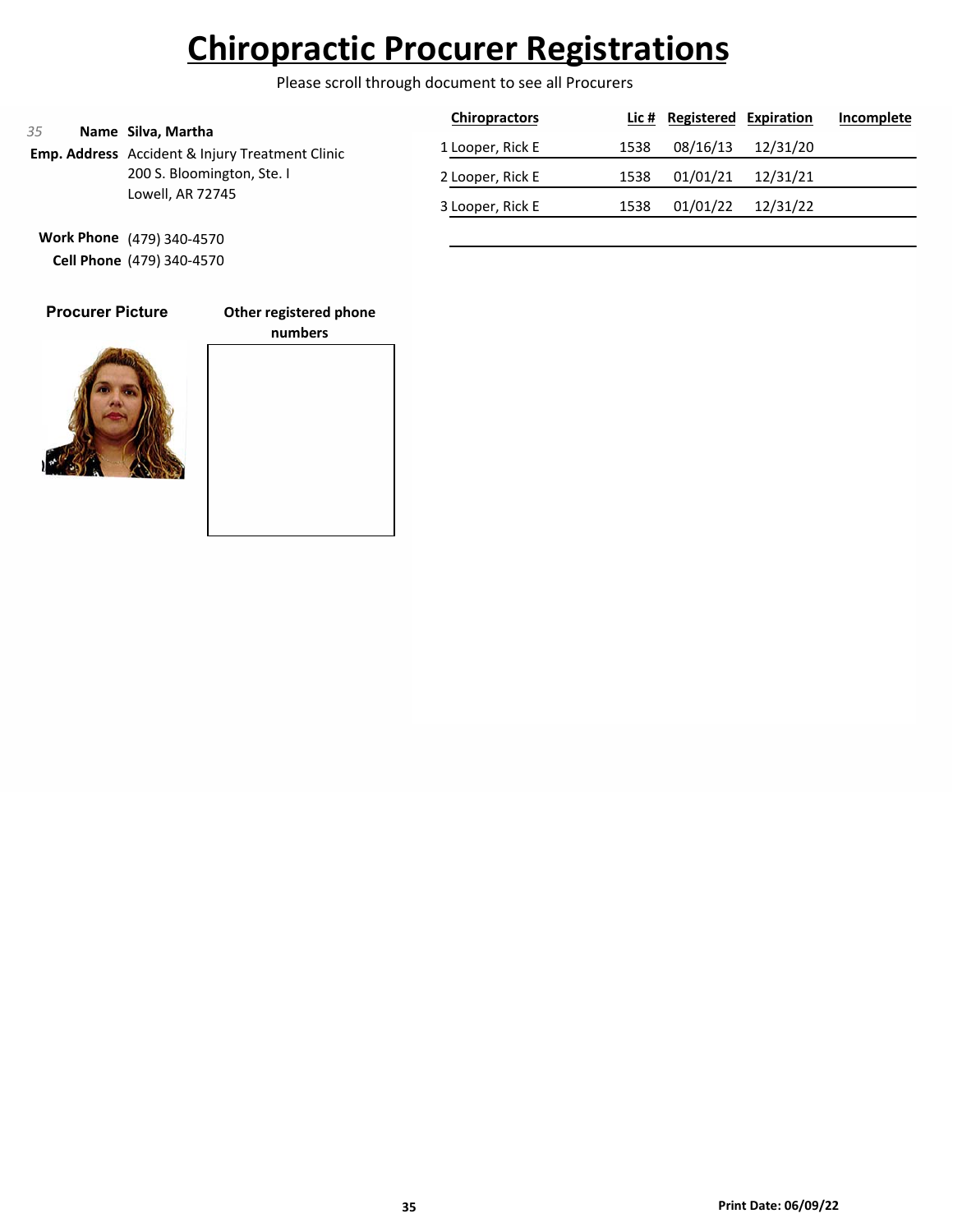Please scroll through document to see all Procurers

|                           |                                                         | <b>Chiropractors</b>    |       | Lic # Registered | Expiration | Incomplete |
|---------------------------|---------------------------------------------------------|-------------------------|-------|------------------|------------|------------|
| 36                        | Name Spickes, Jamie<br>Emp. Address Rogers Health Group | 1 Fowler, Gina Caroline | 16206 | 01/01/21         | 12/31/21   |            |
| 11 Halsted Circle, Ste. B |                                                         | 2 Fowler, Gina Caroline | 16206 | 05/02/22         | 12/31/22   |            |
|                           | Rogers, AR 72756                                        | 3 Talley, Todd Warren   | 16075 | 08/30/19         | 12/31/20   |            |
| <b>Work Phone</b>         | (501) 366-4889<br>Cell Phone (501) 414-9999             | 4 Talley, Todd Warren   | 16075 | 01/01/21         | 12/31/21   |            |
|                           |                                                         | 5 Talley, Todd Warren   | 16075 | 05/02/22         | 12/31/22   |            |

**Procurer Picture**

### **Other registered phone**

**numbers** (501) 414-9999 (501) 650-3660

5/2/2022-Talley Sunset Health Care 3277 W. Sunset Ave Ste. A Springdale, AR 72762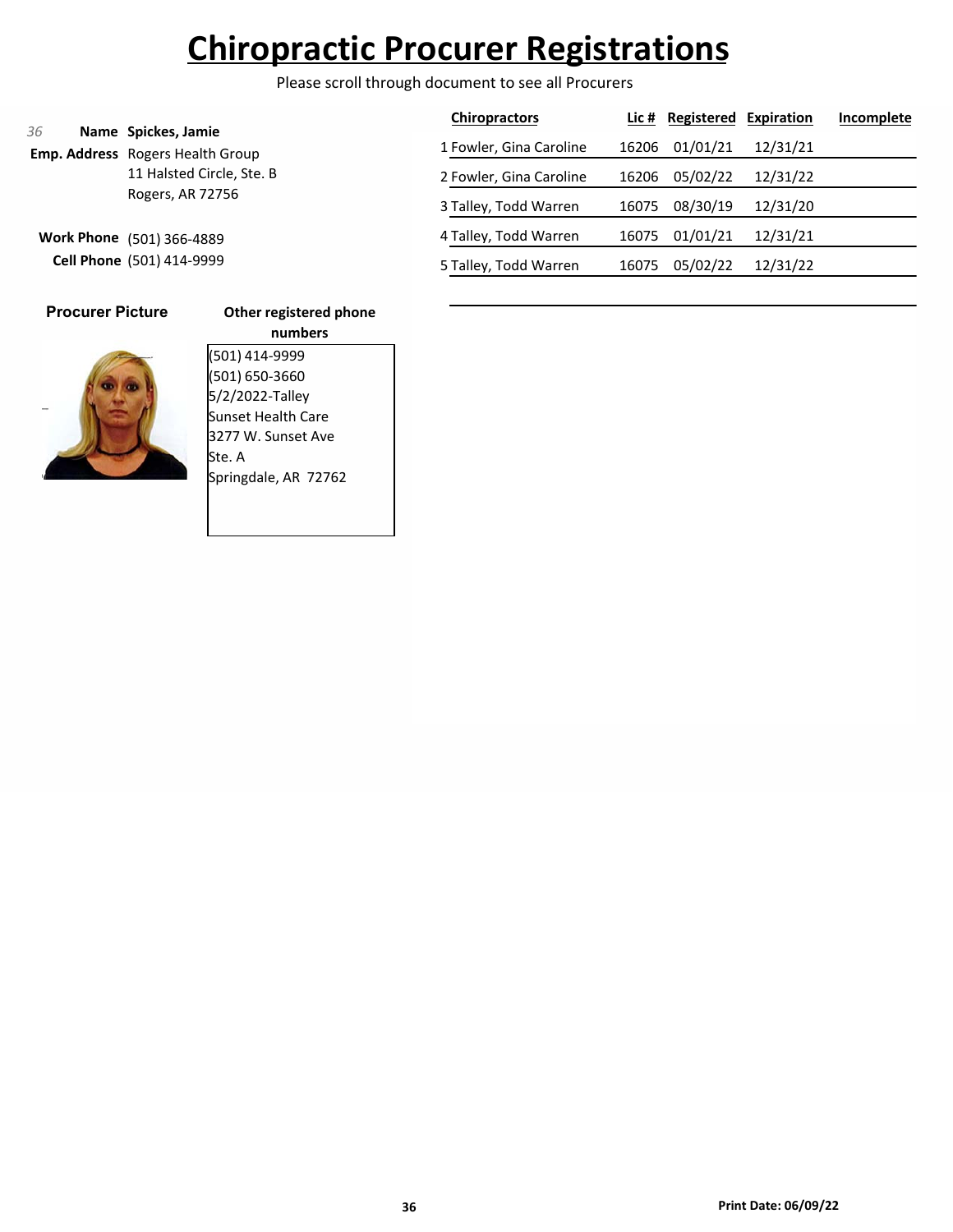Please scroll through document to see all Procurers

### **Name Stringfellow, Raquel** *37*

**Emp. Address** Injury Connections 1900 W. Huntsville Springdale, AR 72762

**Work Phone** (479) 321-4984 **Cell Phone** (479) 321-8383



| Other registered phone |
|------------------------|
| numbers                |
| (870) 883-0343         |
| (870) 942-7815         |
| (870) 819-7206         |
| (479) 321-8383         |
|                        |

| <b>Chiropractors</b>    | Lic # | Registered | <b>Expiration</b> | Incomplete |
|-------------------------|-------|------------|-------------------|------------|
| 1 Burke, Chrissy Elaine | 1619  | 02/17/22   | 12/31/22          |            |
| 2 Carolan, Terrance P   | 15638 | 06/17/15   | 12/21/18          |            |
| 3 Chambers, Brad W      | 1567  | 02/17/22   | 12/31/22          |            |
| 4 Fergusson, Jeffrey H  | 1246  | 04/27/15   | 06/14/19          |            |
| 5 Fowler, Gina Caroline | 16206 | 01/20/21   | 12/31/21          |            |
| 6 Lenox, Heath Delane   | 15940 | 09/09/16   | 12/31/19          |            |
| 7 Looper, Rick E        | 1538  | 02/17/22   | 12/31/22          |            |
| 8 Sauser, Jacob C       | 1678  | 12/02/19   | 01/10/20          |            |
| 9 Talley, Todd Warren   | 16075 | 08/03/21   | 12/31/21          |            |
| 10 Talley, Todd Warren  | 16075 | 02/22/22   | 12/31/22          |            |
|                         |       |            |                   |            |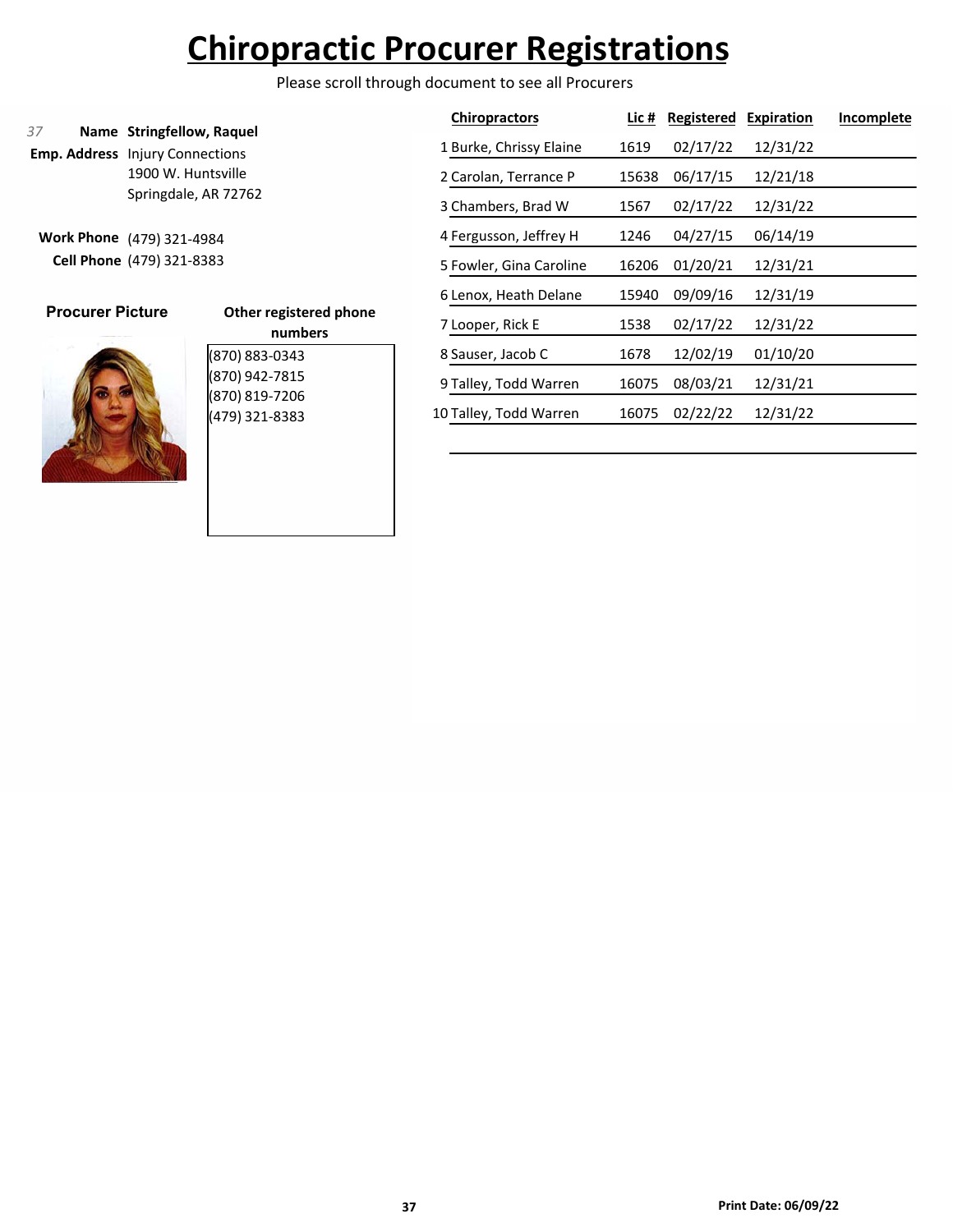Please scroll through document to see all Procurers

|    |                                                                       | <b>Chiropractors</b>    |      | Lic # Registered | Expiration | Incomplete |
|----|-----------------------------------------------------------------------|-------------------------|------|------------------|------------|------------|
| 38 | Name Terry, Melony<br><b>Emp. Address</b> Arkansas Chiropractic Group | 1 Cathey, Christopher L | 1433 | 05/06/16         | 12/31/20   |            |
|    | 6801 W. 12th St. Ste. E                                               | 2 Cathey, Christopher L | 1433 | 05/28/21         | 12/31/21   |            |
|    | Little Rock, AR 72204                                                 | 3 Cathey, Christopher L | 1433 | 01/01/22         | 12/31/22   |            |
|    | Work Phone (501) 258-3181                                             | 4 Courtney, Michael D   | 988  | 03/22/19         | 10/09/19   |            |
|    | Cell Phone (501) 258-3181                                             |                         |      |                  |            |            |

**Procurer Picture**

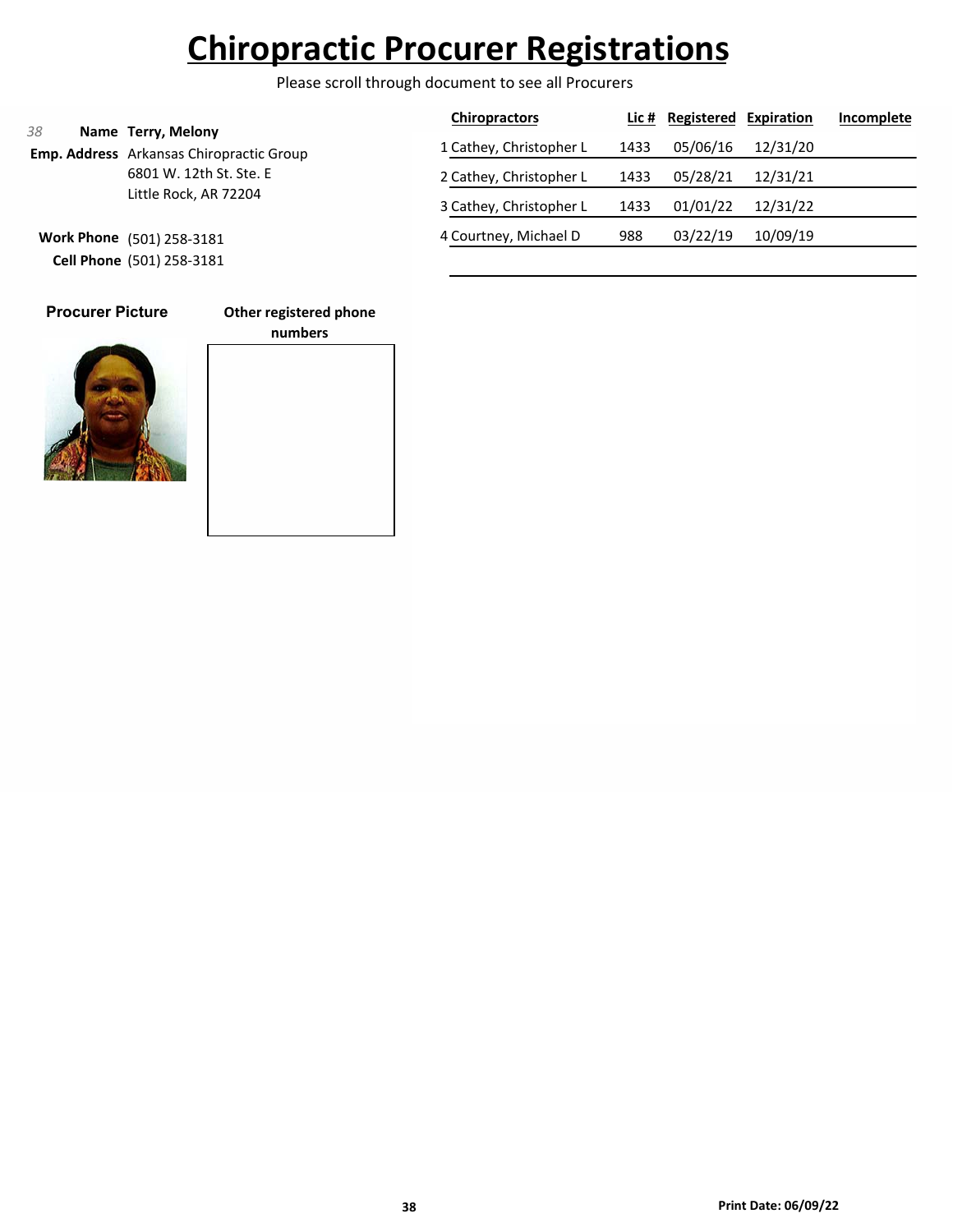Please scroll through document to see all Procurers

|                                                                  | <b>Chiropractors</b>     | Lic # | Registered | Expiration | Incomplete |
|------------------------------------------------------------------|--------------------------|-------|------------|------------|------------|
| 39<br>Name Thomas, Jana<br>Emp. Address Conway Health Management | 1 Acevedo, Humberto      | 16332 | 04/07/22   | 12/31/22   |            |
| 153 Waterfront                                                   | 2 Cook, Kazunori         | 16190 | 04/07/22   | 12/31/22   |            |
| Conway, AR 72032                                                 | 3 Green, Shannon Joan    | 16174 | 12/21/18   | 03/22/19   |            |
| <b>Work Phone</b><br>(501) 269-2963                              | 4 Tipton, Miranda Miller | 16140 | 03/26/18   | 07/11/18   |            |
| <b>Cell Phone</b> (501) 269-2963                                 | 5 VanBuren, Cliff Howard | 16221 | 05/06/19   | 12/31/20   |            |
|                                                                  | 6 VanBuren, Cliff Howard | 16221 | 01/01/21   | 12/17/21   |            |
| <b>Procurer Picture</b><br>Other registered phone<br>numbers     |                          |       |            |            |            |

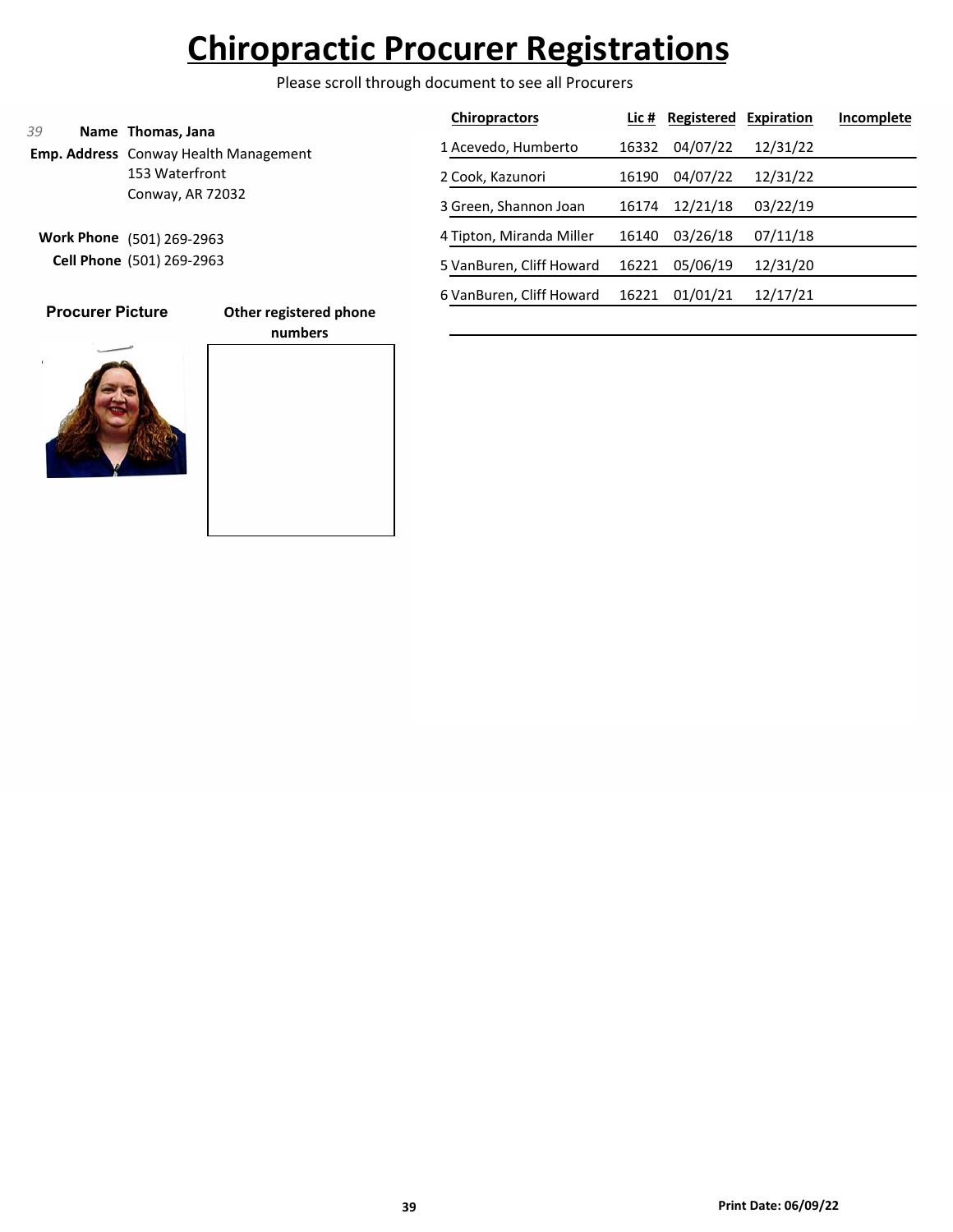Please scroll through document to see all Procurers

|                           |                                          | <b>Chiropractors</b>    |       | Lic # Registered Expiration |          | Incomplete |
|---------------------------|------------------------------------------|-------------------------|-------|-----------------------------|----------|------------|
| 40<br>Name Torres, Fatima | Emp. Address Arkansas Chiropractic Group | 1 Cathey, Christopher L | 1433  | 05/03/17                    | 12/31/20 |            |
|                           | 1301 S. Waldron Rd., Ste. C              | 2 McMurry, John         |       | 15632 02/10/21              | 12/31/21 |            |
|                           | Fort Smith, AR 72903                     | 3 McMurry, John         | 15632 | 01/01/22                    | 12/31/22 |            |

**Work Phone** (479) 285-5490 **Cell Phone** (479) 285-5490

| <b>Procurer Picture</b> | וכ           |
|-------------------------|--------------|
|                         | $\sqrt{479}$ |
|                         |              |

**Other registered phone numbers** (479) 358-9710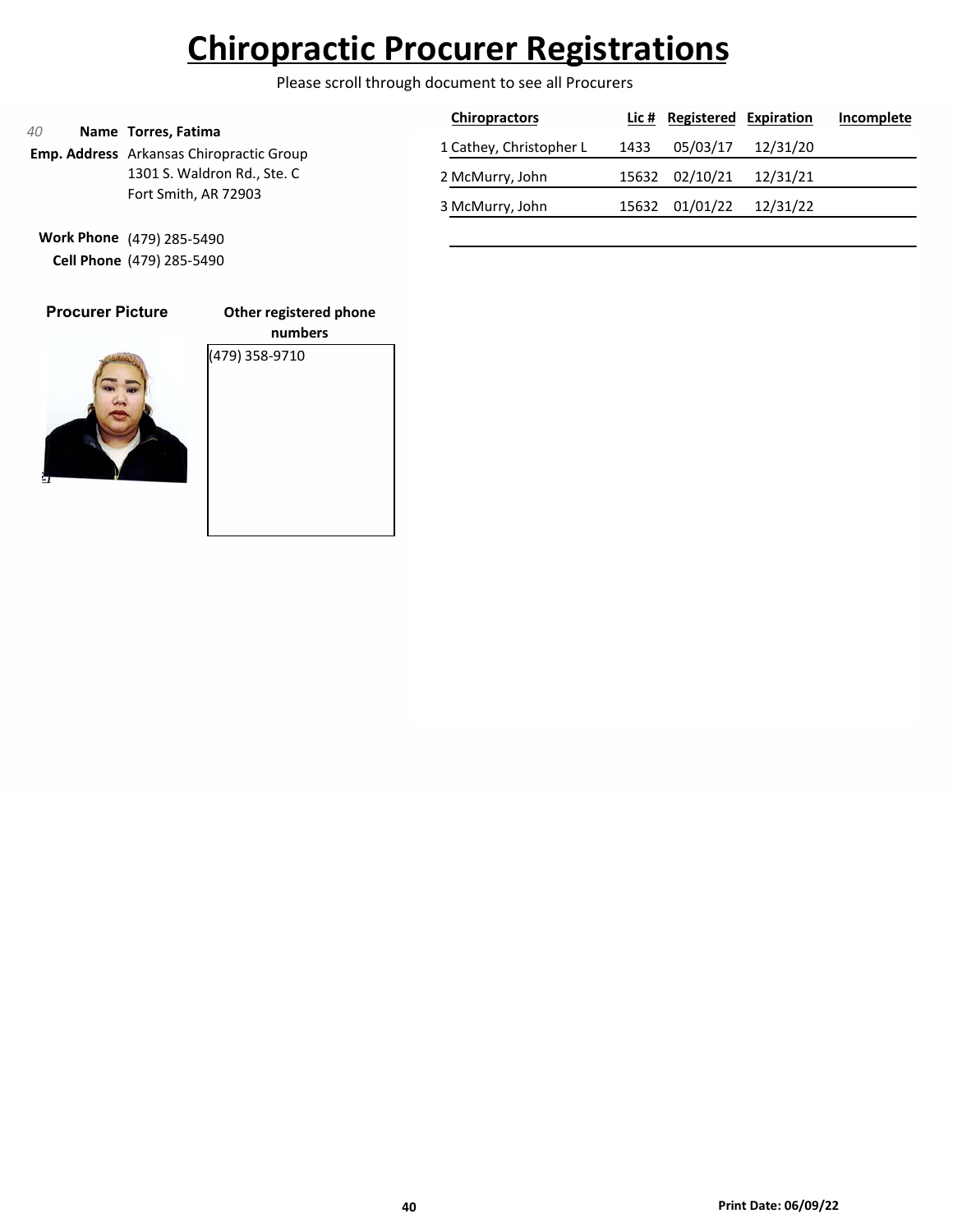Please scroll through document to see all Procurers

|    |                                                             | <b>Chiropractors</b>                             | Lic # Registered Expiration | Incomplete |
|----|-------------------------------------------------------------|--------------------------------------------------|-----------------------------|------------|
| 41 | Name Waterloo, Miranda<br>Emp. Address Matthews Health Care | 1 Waterloo, Kevin Thomas 16266 09/16/21 12/31/21 |                             |            |
|    | 2317 E. Matthews                                            | 2 Waterloo, Kevin Thomas 16266 04/07/22 12/31/22 |                             |            |
|    | Jonesboro, AR 72401                                         |                                                  |                             |            |

**Work Phone** (870) 520-6351 **Cell Phone** (870) 206-2487

### **Procurer Picture**

**Other registered phone**



# **numbers**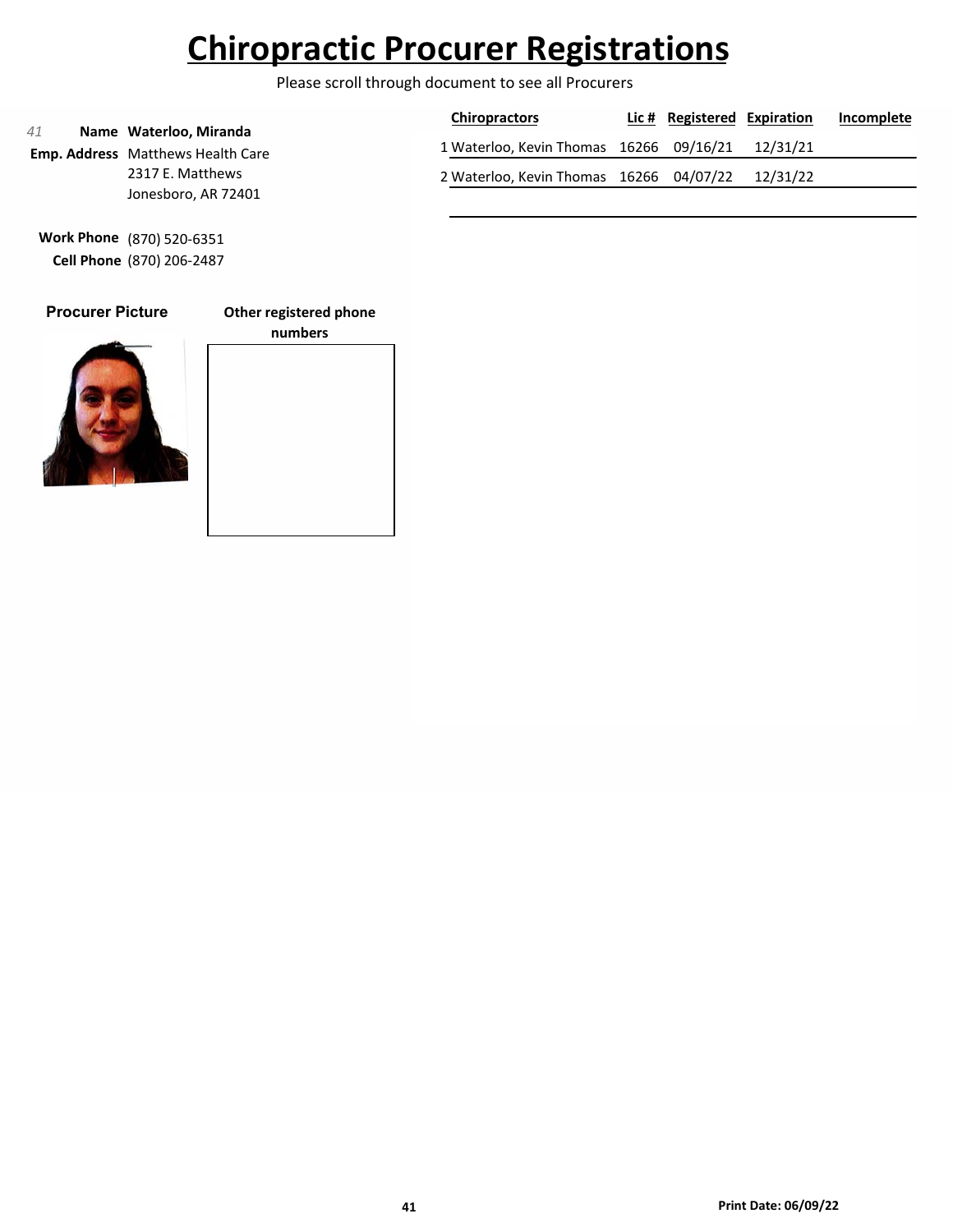Please scroll through document to see all Procurers

|    |                                                                         | <b>Chiropractors</b>    |      | Lic # Registered Expiration |          | Incomplete |
|----|-------------------------------------------------------------------------|-------------------------|------|-----------------------------|----------|------------|
| 42 | Name Williams, Amber<br><b>Emp. Address</b> Arkansas Chiropractic Group | 1 Cathey, Christopher L | 1433 | 08/08/16                    | 11/29/17 |            |
|    | 6801 W. 12th St. Ste. E                                                 | 2 Cathey, Christopher L | 1433 | 03/14/19                    | 12/31/20 |            |
|    | Little Rock, AR 72204                                                   | 3 Cathey, Christopher L | 1433 | 01/27/21                    | 12/31/21 |            |
|    | Work Phone (501) 716-9999                                               | 4 Cathey, Christopher L | 1433 | 01/01/22                    | 12/31/22 |            |
|    | Cell Phone (501) 414-2525                                               |                         |      |                             |          |            |

| <b>Procurer Picture</b> |  |
|-------------------------|--|
|                         |  |

**Other registered phone numbers** (501) 246-5332 (501) 492-3436